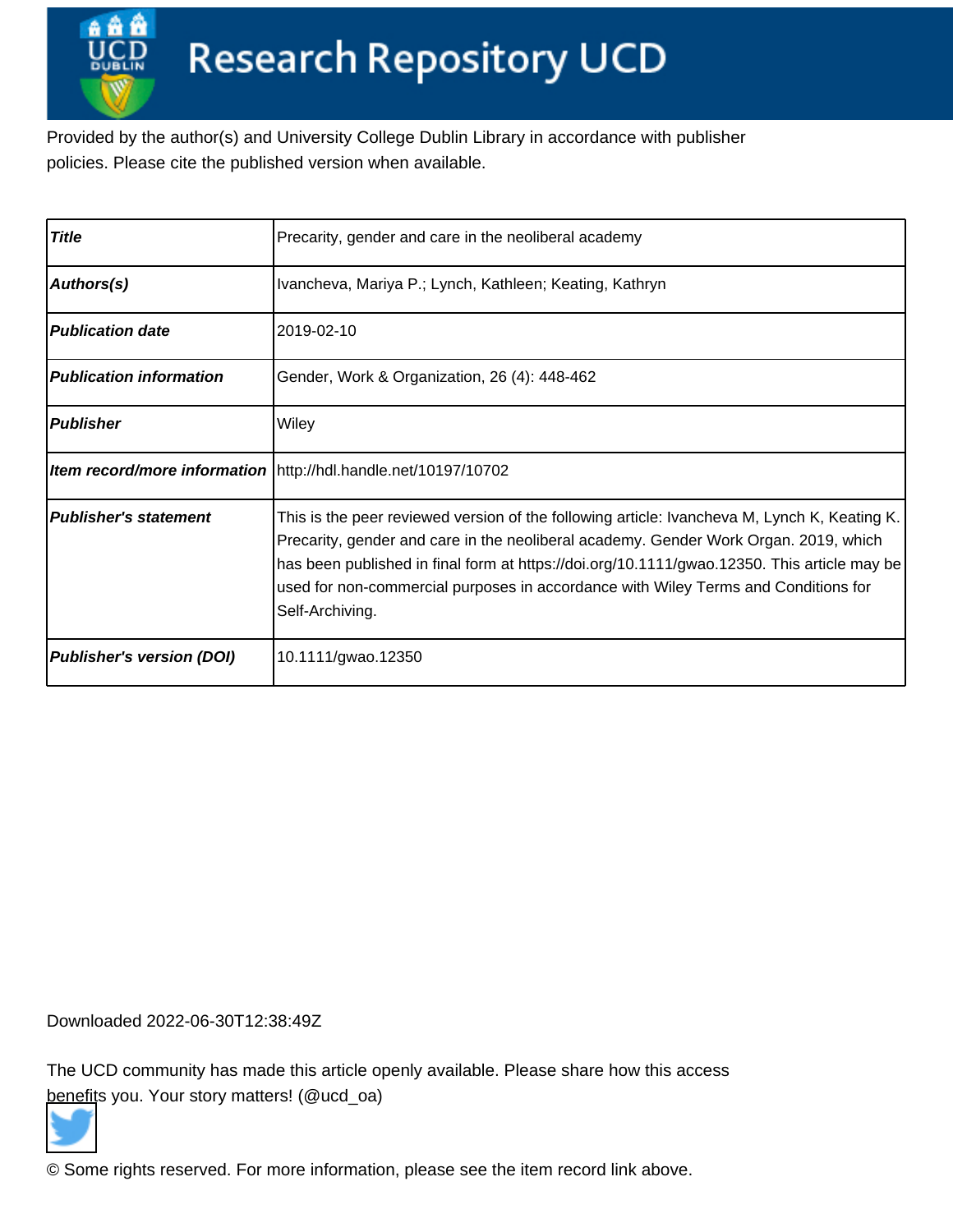# **Title:**

Precarity, gender and care in the neoliberal academy

#### **Short title:**

Precarity, gender, care

#### **Authors:**

Mariya Ivancheva\* CHES Centre for Higher Education Studies School of Histories, Languages and Culture, University of Liverpool 8-14 Abercromby Sq, L69 7WZ Liverpool UK [m.ivancheva@liverpool.ac.uk](mailto:m.ivancheva@liverpool.ac.uk) +44 151 795 7835

Kathleen Lynch School of Education, University College Dublin [kathleen.lynch@ucd.ie](mailto:kathleen.lynch@ucd.ie)

Kathryn Keating School of Education, University College Dublin [kathryn.keating@gmail.com](mailto:kathryn.keating@gmail.com)

\*corresponding author

#### **Conflict of Interest statement:**

We are not aware of any conflict of interest involved in submitting, reviewing, or publishing this article.

#### **Acknowledgments:**

This article is based on a study conducted under the sponsorship of an Irish Research Council Advanced Research Project Grant (Advanced RPG) (RPG2013-2) "*Equality of Opportunity in Practice: Studies in Working, Learning and Caring*" (2014-2017).

This article has been accepted for publication and undergone full peer review but has not been through the copyediting, typesetting, pagination and proofreading process which may lead to differences between this version and the Version of Record. Please cite this article as doi: 10.1111/gwao.12350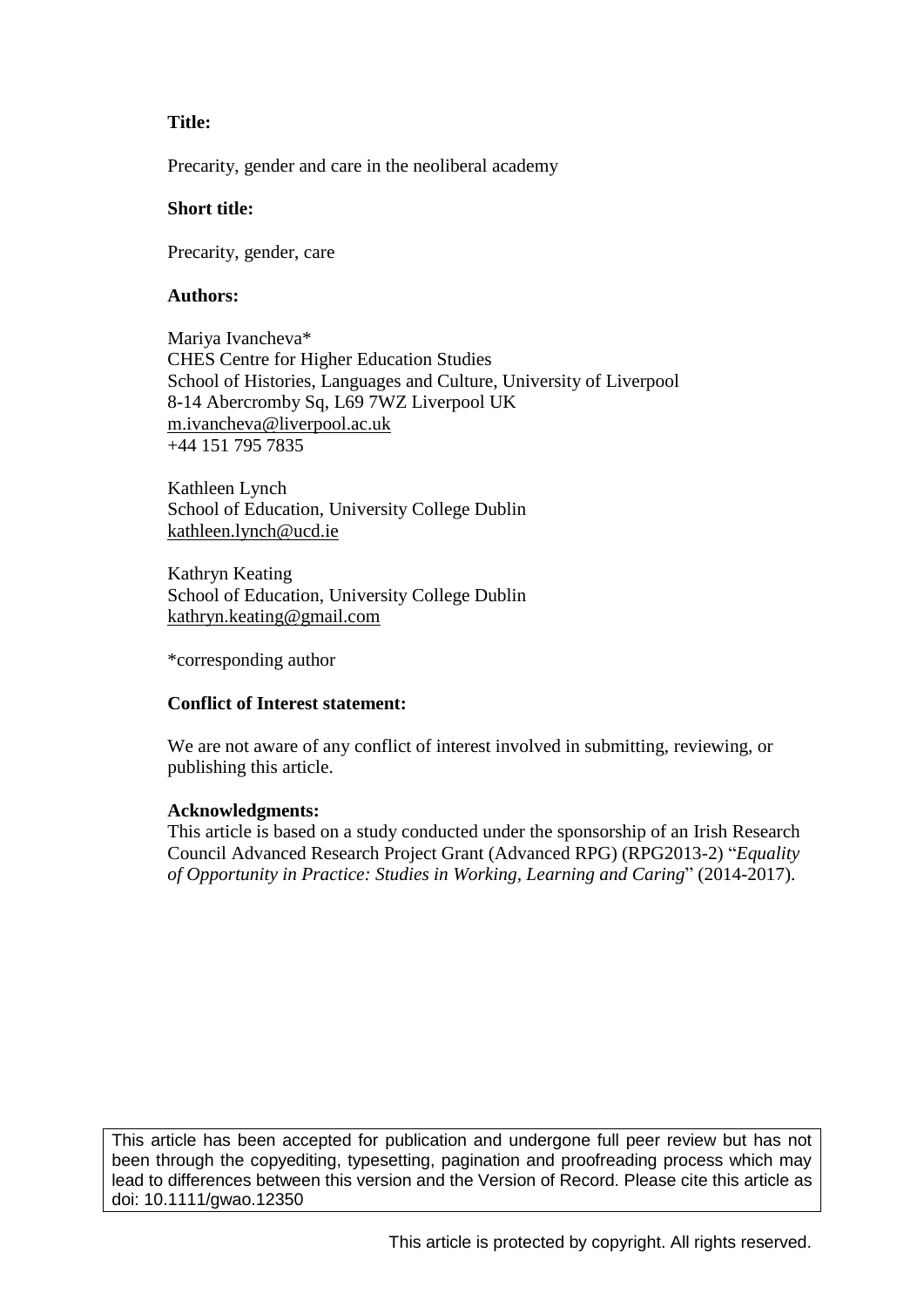# **Abstract**

This article examines the rise in precarious academic employment in Ireland as an outcome of the higher education restructuring following OECD, government initiatives and post-crisis austerity. Presenting the narratives of academic women at different career stages, we claim that a focus on care sheds new light on the debate on precarity. A more complete understanding of precarity should take account not only the contractual security but also affective relational security in the lives of employees.

The intersectionality of paid work and care work lives was a dominant theme in our interviews among academic women. In a globalised academic market, premised on the carefree masculinised ideals of competitive performance, 24/7 work and geographical mobility, women who opt out of these norms, suffer labour-led contractual precarity and are overrepresented in part-time and fixed-term positions. Women who comply with these organisational commands need to peripheralise their relational lives and experience care-led affective precarity.

# **Keywords**

affective, care, gender, higher education, Ireland, neoliberalism, precarity

# **Neoliberalism, Precarity and the Commercialisation of Academia**

Neoliberal capitalism is the dominant political-economic ideology of our time (Harvey, 2005). Premised on the primacy of the market in the organisation of economic, *and* political and social, life, while it has been contested, it has retained cognitive hegemony (Leyva, 2018). One of the ways in which neoliberalism has achieved hegemony is through the institutionalisation of market values and norms not only in private, but also in public sector organisations. While the incursion of new managerialist market values into the public sector is greatest in Anglophone countries, it has also occurred in mainland Europe and beyond (Bosanquet, et al., 2016; Clarke et al, 2000; Sowa et al, 2018). As it endorses a form of entrepreneurial individualism that is highly competitive and self-interested, and as it regards these traits as natural and desirable (Friedman, 2002), neoliberalism is antithetical to care in deep and profound ways (Federici, 2012; Fraser, 2016; Oksala, 2016).

Although the promotion of neoliberal values began prior to austerity, it was exacerbated internationally in higher education due to public funding cutbacks post-2008 (Hazelkorn, 2017). Given the lack of synchrony between care values and commercial values, it is not surprising that carelessness developed as a norm within academia (Lynch, 2010), a norm that was both a product of, and enhanced by, growing precarity (Cardozo, 2017).

Ireland promoted neoliberal managerialist values in public policy-making from the late 1990s (Collins, 2007), and in higher education from the early 2000s (Lynch, 2006 Lynch and Grummell, 2018; Loxley et al, 2014); neoliberalism dominated all welfare policy-making post-2008 (Murphy and Dukelow, 2016).

It is in this context that the concept of precarity has come to designate growing existential and structural uncertainties in an era of neoliberal capitalism (Butler, 2009; Kalleberg, 2009;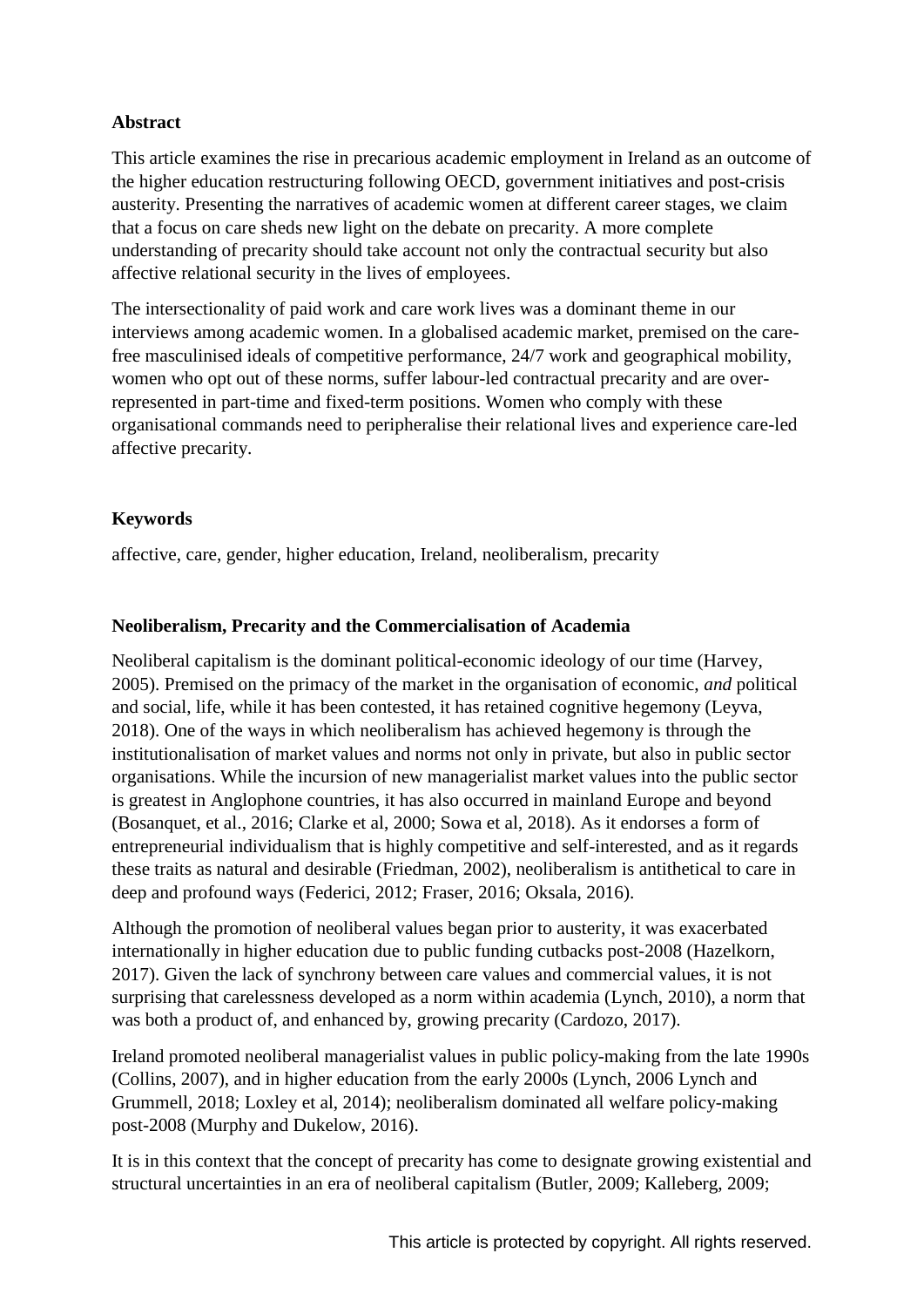Standing, 2011). In the post-war era when stable working and living conditions became accessible to citizens of wealthy countries engaged in productive work, free from direct dependence or dependents (Neilson and Rossiter, 2008), the academic labour force benefited greatly from job stability and security. The rapid marketization of higher education (Marginson and Considine, 2000; Slaughter and Leslie, 1997) has, however, transformed many universities into powerful consumer-oriented corporate networks, where public-interest values are seriously challenged (Ball 2012; Hazelkorn, 2017). Higher education in Ireland is no exception (Grummel et al. 2009; Loxley et al., 2014).

Growing pressures for competition and commercialization have also put a high personal and economic price on a successful academic career (Gill, 2009), pushing many into regular migration within and between countries to secure visibility and permanent employment (Herschberg et al. 2018; Stalford 2005). A deep polarization has emerged between elite permanent academics and a reserve army of teaching and research staff with hyper-flexible contracts (Cordozo, 2017). While academia is a relatively privileged site of precarity, over the last decades many precarious academics have fallen steadily into the ranks of the working poor (Courtois and O'Keefe, 2015; UCU, 2016).

The price of a successful academic career seems particularly high for women. In Europe women are increasingly dropping out of academic career paths even when qualified to pursue them (ESF, 2009). Across the EU, in 2010, women comprised 59% of all graduates but only 44% of lecturers, 37% of senior lecturers and 20% of professors (EC/SHE figures, 2013: 8). In the UK, one of the largest academic job markets worldwide, women hold only 39% of fulltime positions, and only 36% of permanent full-time positions that involve both teaching and research (Locke, 2014: 12-13; 21). In Ireland, while 51% of lecturers are women, just 24% of professors are women; in contrast, 61% of those on part-time temporary contracts are women (HEA, Higher Education Authority, 2018: 7).

To date research on gender equality in academia has focused strongly on promotional opportunities for women in academia (Deem, 2003; Fritsch, 2015; Morley, 2013; O'Connor, 2014). Others have explored labour market structures and mobility requirements in relation to parenting and the retention of early career researchers (Ackers and Gill, 2005; Lörz, M. and Mühleck, 2018; Stalford, 2005). There has been relatively little reflection on the gendered aspects of precarity on women in academia. Analysing the gendered aspect of precarity within a polarized labour force (Kalleberg, 2013) is important as it allows us to better understand why women are over-represented in part-time and fixed-term appointments in elite fields like higher education: it enhances understanding of the complex interface between gender and '... women's lived experiences, organizational practices and societal norms" (Ozkazanc-Pan and Clark Muntean, 2018: 380). Refocusing the theoretical discussion on women's relational and caring lives also advances understanding of gender equality more generally (Powell et al, 2018: 127).

Given the moral imperative on women to care (Bubeck, 1995; Glenn, 2010; O'Brien, 2007), female academics are disproportionately affected by the masculinist care-free norms of geographic mobility and the 24/7 availability of the 'ideal academic' (Lynch, 2010; Devine et al., 2011; Bomert and Leinfellner, 2017; Herschberg, et al. 2018). Although employed women remain the primary carers in families (Lynch and Lyons, 2008), those in academia are assessed vis-a-vis the modalities of academic masculinity, the pinnacle of which is career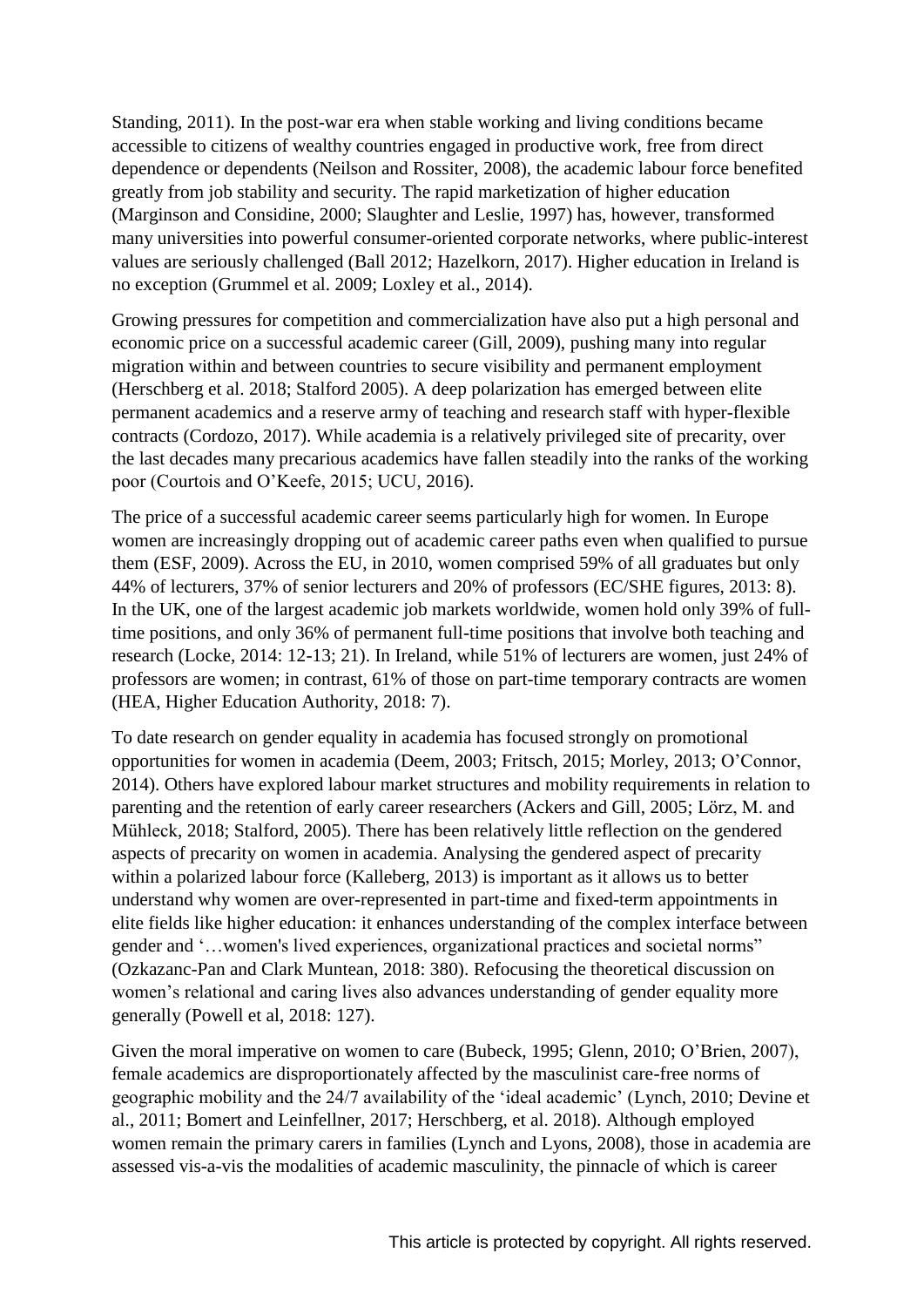masculinity involving a 'weak relational commitment' (O'Connor et al., 2015). Although subordinated masculinities operate in the academy, a hegemonic masculinity model is still dominant (Lynch et al., 2012).

This article offers an empirically-grounded reflection on the complex interrelations between two profoundly gendered types of precarity in academia: labour-led precarity and care-led affective precarity. By affective we mean productive, materialist human relations that constitute people mentally, emotionally, physically, and socially (Lynch et al., 2009; Cantillon and Lynch, 2017). Both labour and care-led, affective, precarity require the sacrifice of different aspects of care and self-care. Drawing on data from qualitative interviews within a large multi-sited research project, we use ethnographic writing to narrate three complex, telling case studies of women in academic careers that we encountered during our fieldwork. We demonstrate how the material demands on women to be primary carers at home, while working under the masculine 'academic ideal', deepens and polarises the types of precarity experienced by women. We go beyond the current debate on precarity by highlighting the gendered polarization of precarity that affects academic women, not only as employees, but also as people who have attachments, ties and emotional commitments that are culturally and socially assigned in ways that are different to men.

We argue that, unlike standard labour polarization theories (Kalleberg, 2013) that analyse workers along the lines of income and career satisfaction, the focus on care places gender on the forefront of debates on labour polarization and precarity alike. We highlight existential choices around care and commitment that arise far more rarely for men. While both men and women are pressed to seek serial employment through geographic mobility, severing intimate, familial, social and professional relations (Bomert and Leinfellner, 2017), it is mostly women who do so in the context of the biological pressures of child-birth and imperatives to be the primary carer in families. This gives early career female academics two similarly limiting choices placing them on polar-opposite employment tracks yet in similarly precarious existential positions. Those who opt out of transnational mobility often remain trapped into precarious teaching and research arrangements. Those who seek to balance care responsibilities with a career, do so in the context of ever-declining incomes, welfare regimes, and career prospects (Stalford, 2005). Those seeking transnational mobility as the new 'ideal', face a trajectory hostile to the care of dependent others that requires them to sacrifice friends, family, and intimate relations, experiencing loneliness and lack of self-care. Rethinking care as a central activity in human production and reproduction (Federici, 2012), allows us to explore potential venues of exploitation and liberation within the predicament of the precarious academy.

# **Bringing care into the discussion of academic precarity**

While a focus on 'contractual insecurity' is inevitably central to debates on precarity (Possner, 2015; Standing, 2011), precarity also has an affective relational dimension. A risk to the security of one's care and love relations is as real as a threat to one's wage relations, and equally serious in its consequences. Moreover, in both its employment and relational dimensions, precarity operates differentially in gender terms. It is deeply interwoven with how both the unpaid and paid care economy function (Folbre, 1994, 2001) on the one hand, and how affective relations both produce and reproduce people in their humanness on the other (Cantillon and Lynch, 2017).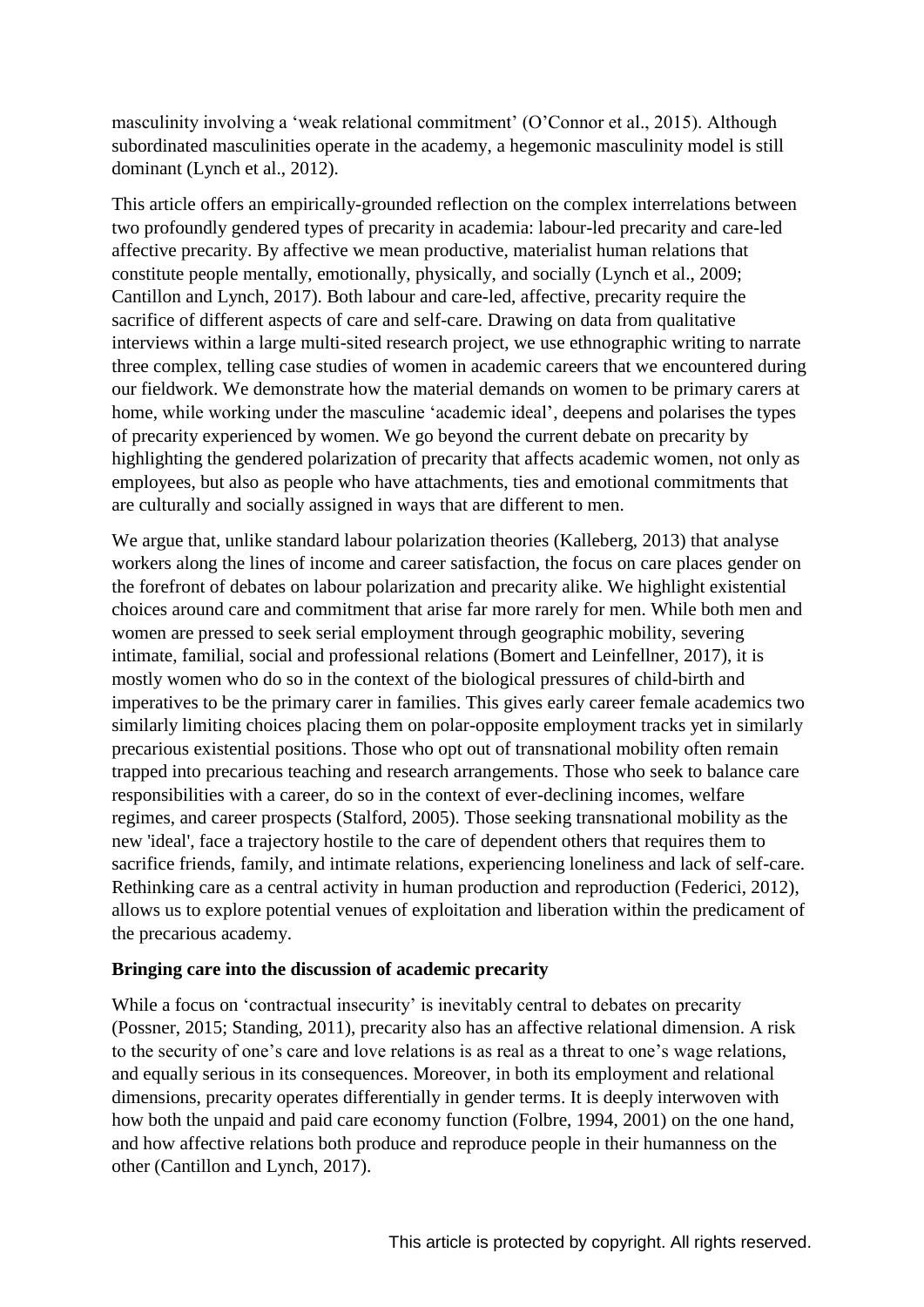To bring care work and affective labour into the discussion of precarity, we need to examine paid work, and work and life outside of employment, not as separate entities, but as overlapping sites of an interconnected gendered system (McDowell, 2004: 147: O'Hagan, 2018). Care and employment operate interdependently through the materiality and relationality of the bodies and minds that occupy these shared spaces. They also intersect through the gendered, cultural, racial, and classed power relations that assign different responsibilities to women and men in care and labour market terms.

# *The precarisation of the university*

Under the pressures of declining state funding, universities pressurize faculty and departments to generate surplus in visible, measurable ways. These expectations were exacerbated after the financial crisis as there was a shift from tax- to student-fees-generated core budgets in a several countries (Lynch and Ivancheva, 2015; Hazelkorn, 2017). The recruitment of international fee-paying students became a priority, pushing universities to achieve ever higher 'benchmarks' of fundraising and publication to boost their international rankings (Lynch, 2014). Participation in geographic mobility and international cooperation also increased academics' abilities to enhance institutional rankings by securing external grants and thus, time to do research and publish. In the UK, while a growing number of graduates entered the labour force in administrative positions evaluating and managing funds, even more enter precarious research and teaching positions (Locke, 2014).

New managerial governance and the pressures of marketisation created a hidden doxa of carelessness underpinning successful academic careers (Lynch, 2010). The ideal academic was (Acker, 1990) and is masculine (Herschberg et al, 2018), rooted in the norm of 'global hegemonic masculinity' (Connell and Messerschmidt, 2005): s/he is highly productive, career-oriented, mobile, and free from primary hands-on care responsibilities.

The changes in the academic profession are most visible among early-career academics and are evident in both Anglophone and European countries (Bomert and Leinfellner, 2017; Bozzon et al., 2017; Honan and Teferra, 2011). While celibate travelling scholars represented the medieval scholastic traditions, neoliberal demands for internationalisation and selfmarketisation require a new kind of "monk", a truly elastic self "with no boundaries in time, space, energy or emotion" (Devine et al., 2011: 632). Writing and research overtime are combined with extensive research and conferencing travel, and required relocations to different positions, abandoning care commitments and professional communities (Herschberg et al., 2018; Lynch and Ivancheva, 2015). Many suffer loneliness and depression while others move their whole families or commute across regional or national borders to make ends meet (Zanou, 2013; Ivancheva, 2015). Unlike research-only fixed-term positions, which allow time for publication and professional visibility, teaching-only positions are seen and experienced as an academic *cul-de-sac* (Cardozo, 2017; Locke, 2014). Administrative work, answering emails, assessments, preparation work, and pastoral care are not recognized in job competitions (Courtois and O'Keefe, 2015). Precarious research and teaching staff are thus pitted against each other to compete over scarce resources and only a few achieve permanency (Ivancheva and O'Flynn, 2016).

With a dearth of secure funding, atypical fixed-term part-time academic contracts are proliferating internationally (Cardozo, 2017). In the USA tenured faculty with permanent contracts declined from 75% in 1970 to 30% in 2007 (Kaplan, 2010). In UK universities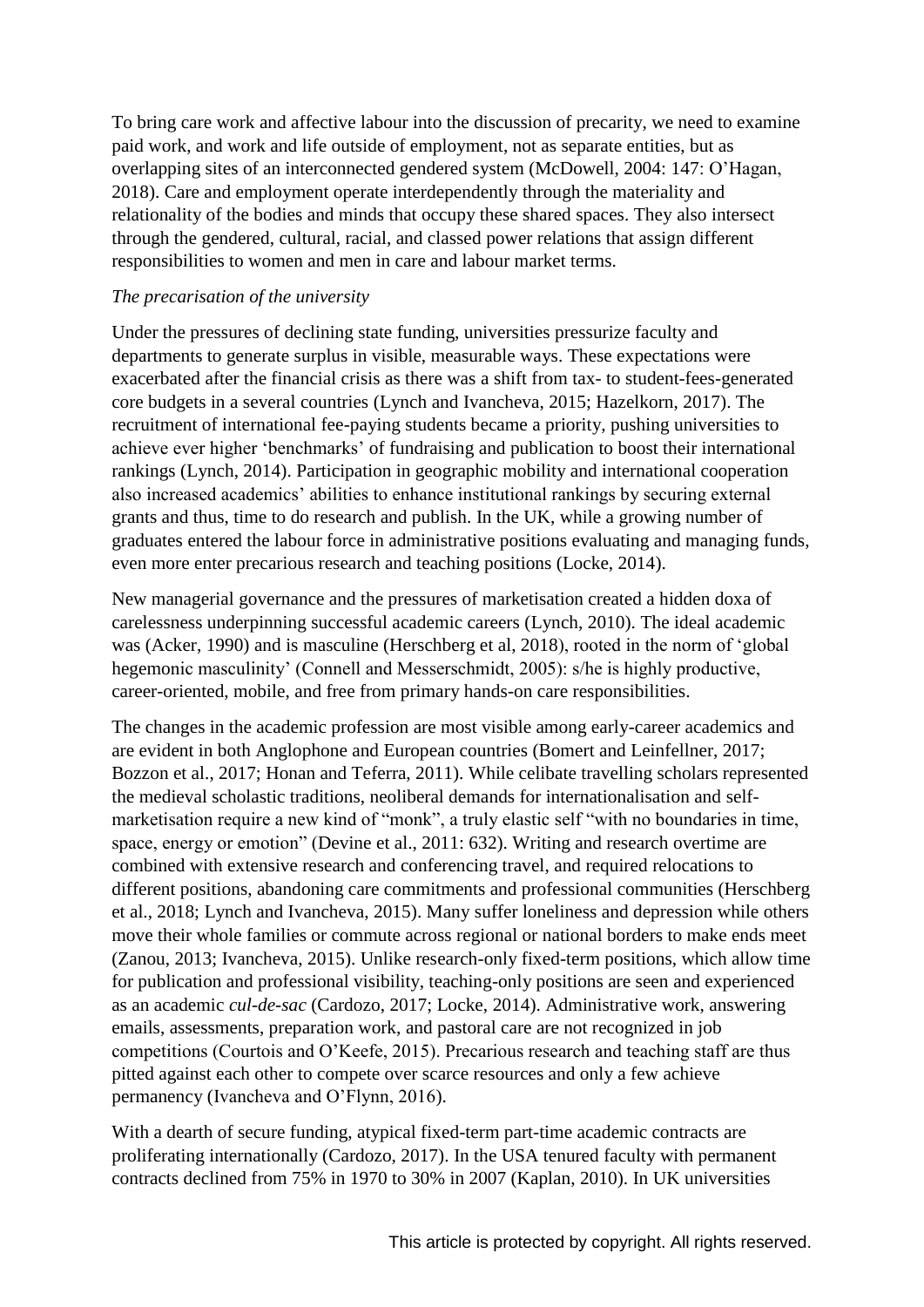there were over 74,000 atypical contracts of which 80% entailed teaching-only responsibilities in 2012-2013; around 55% of these were fixed-term or part-time, including zero-hour contracts (Locke, 2014: 12-13; 20-21; UCU, 2013, 2016). Labour markets and working conditions in science have deteriorated significantly also in Germany and in France though not to the same degree: in France, 65% of university faculty staff have tenure-track positions; in Germany, only 25% of faculty staff have such contracts (Bomert and Leinfellner, 2017: 111).

In Ireland a majority of academic core, state-funded staff are on permanent full-time contracts  $(HEA 2018: 7)<sup>1</sup>$ . After the government capped the number of posts in the public sector during austerity, part-time and fixed-term flexible research and teaching contracts proliferated (IFUT, 2015): in absolute numerical terms the numbers employed in part-time lecturing is high, even if the amount of lecturing/tutoring undertaken by a given person is low (Cush, 2016). With the expansion of research funding in Ireland (HEA, 2016), and an expectation that academics become involved in funded-research activities, for which recruitment of contractual research staff and teaching buy-outs are the norm, there has been a proliferation of fixed-term contracts. In 2011, 80% of all the 5,202 researchers on Irish institutions of higher education were on temporary contracts (Loxley et al., 2016: 128); over 80% of research staff in Germany are also fixed-term appointments (Wissenschaftsrat, 2014:5).

# *The feminization of academic precarity*

Given the lack of accessible child care in declining welfare regimes, and the inevitable dissolution of care networks accompanying migration, women who are faced with a limited window of opportunity to become mothers, often facing the choice of forfeiting migration or of delaying motherhood (Stalford, 2005).

The first choice jeopardizes academic careers and inflicts labour-led precarity by giving up or reducing the amount of visible measurable work, especially research and publications (Courtois and O'Keefe, 2015). A similar process has been observed in other high-skilled workplaces where part-time work jeopardised the opportunity to close the gender pay gap and secure women's career progression  $(O'Hagan, 2018; Smithson et al., 2004)$ . Thus, within the new managerial regime, most women and primary carers in families hit a 'care ceiling' as they defy organizational 'shapes' (Lynch, 2010; O'Connor, 2014; Raddon, 2012; Toffoletti and Starr, 2016).

The second choice comes at the expense of cutting familial and intimate relations. Under this hidden gendered doxa of carelessness (Lynch et al., 2012), those who get permanent academic positions are disproportionately care-free individuals: Bomert and Leinfellner (2017: 120) report that 75% of the female research fellows and 62% of the female professors in Germany were childless in 2006. Female research fellows, as well as female professors, are more likely to remain without children than their male colleagues throughout their careers, as 62% of the female compared with 33% of the male Professoriate had no children

<sup>&</sup>lt;sup>1</sup> There were 3,760 whole time equivalents (WTEs) on permanent contracts in higher education of whom 42% (1597) were women in Ireland in 2017; there were 605 WTEs on temporary contracts, of whom 54% (327 ) were women (HEA, 2018). As WTEs are not equal to single persons, these figures much we read with caution.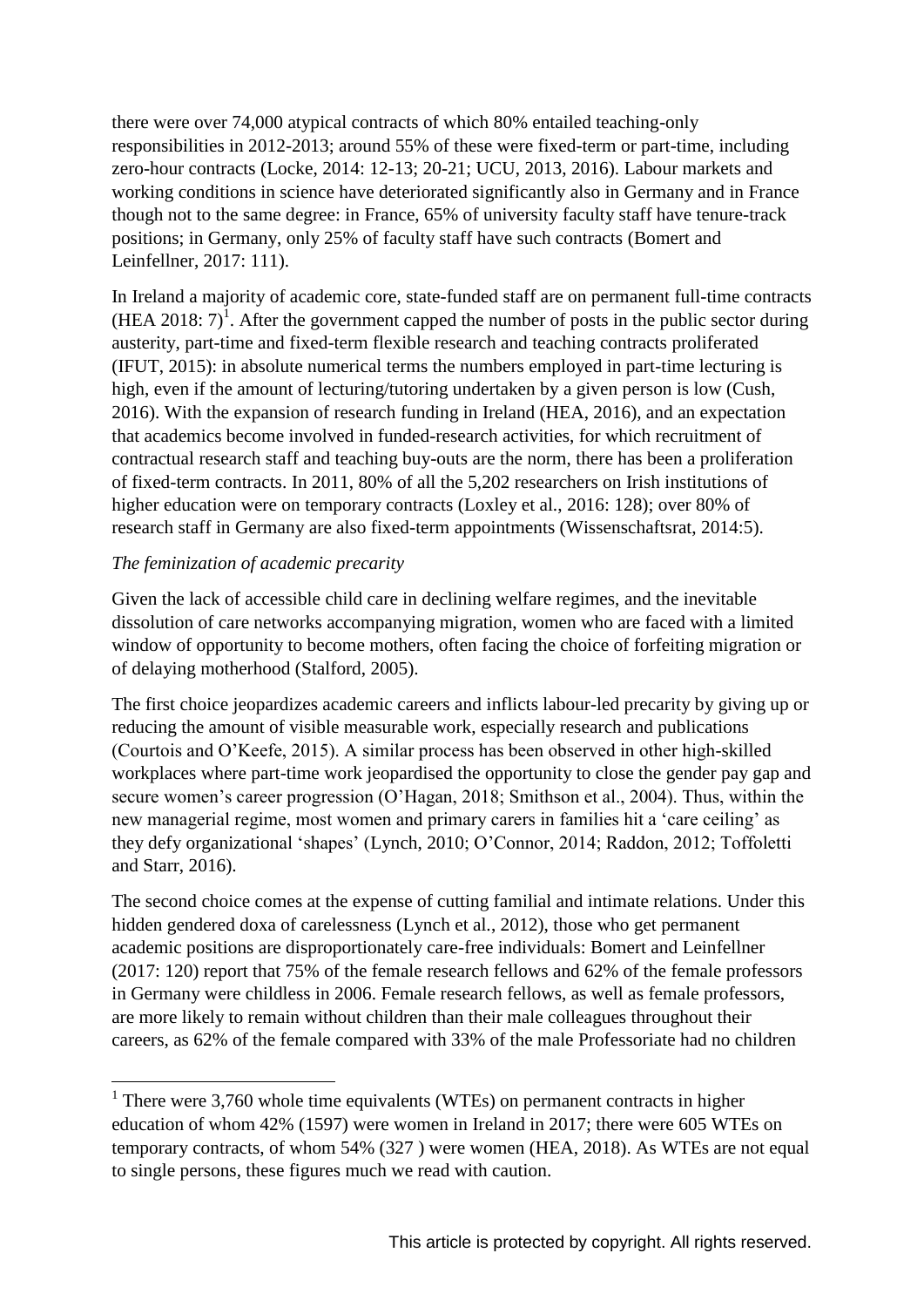at that time. The ideal academic worker is one '... with no interests or responsibilities outside of work' (Bailyn, 2003: 141). Women who move, living up to the masculine ideal, risk marginalizing their affective and relational lives, and often have to postpone indeterminably the choice of having a family (Stalford, 2005); the alternative option is to live with the responsibility of being a 'failure' in their own eyes and that of colleagues (Toffoletti and Starr, 2016).

Care-led affective forms of precarity brings to the fore temporal and spatial concerns around work-related migration. While the 'mobility power' (Alberti, 2014) of transnational exit to escape uncertainty is used by academics as a form of resistance, it comes at a double cost. Even if female scientists are more often unmarried and childless than women in general, there is little proof that this gives them greater career opportunities (Bozzon et al, 2017). Yet, in a highly individualized professions, such as academic careers, migration is even more subject to the migrant weakening of social relations and care networks (Anderson, 2010; Stalford, 2005). The individual capacity to develop relationships of love, care and solidarity is diminished by a constant deficit of time, due to the physical and emotional resources deployed in academic performance and mobility.

While research on the work and organisations addresses issues of gender and care in considerable detail (reviews in Leuze and Strauss, 2016; Nalvini and Pavolini, 2016) the framing of the relationship between the worlds of care and of that of paid work is largely binary. Care is subsumed under the term of 'life' (separate from work in the 'work-life' balance') (Russell et al., 2009) concealing its internal dynamics, emotionality and materiality. Clear boundaries are drawn between the market sphere and the care sphere in the way research questions are framed. Such boundaries exclude some forms of relations from sociological investigation about work, including informal unpaid care relations (Hatton, 2015). As boundaries between forms of work are situated in relations of power and are forms of exclusion, they need to be contested (Lamont and Molnár, 2002) especially in understanding the care and love-related dimensions of precarity and security.

The academy is a highly individualistic, competitive and greedy work institution in time terms (Misra et al, 2012), increasingly governed by new managerialist norms of overworking that the care-free alone can fully observe (Toffoletti and Starr, 2016). An increasingly segmented labour markets exists where tenured faculty build careers at the expense of the precarious professional *and* affective relational lives of those who unable to give that 24/7 commitment, the majority of whom are women (Bauder, 2006). Unlike women, men do not face a trade-off between professional security and affective relational security. They have a free pass on hands-on care that does not exist for women, especially regarding the care of young children (Misra et al., 2012).

As the case studies we narrate clearly show, women who take up flexible arrangements (i.e. part-time or temporary work) to do caring are at a disadvantage when it comes to taking up the same job they have left and securing permanent employment. An aspect often overlooked by the sociology of work is that engaging in transnational mobility in the pursuit of security impacts on women's ability to have a family or become part of an affective community of solidarity, care, and love. Unlike men who either experience labour precarity or do not, many women experience complex forms of labour and/or care-led precarity regardless of their career outcomes.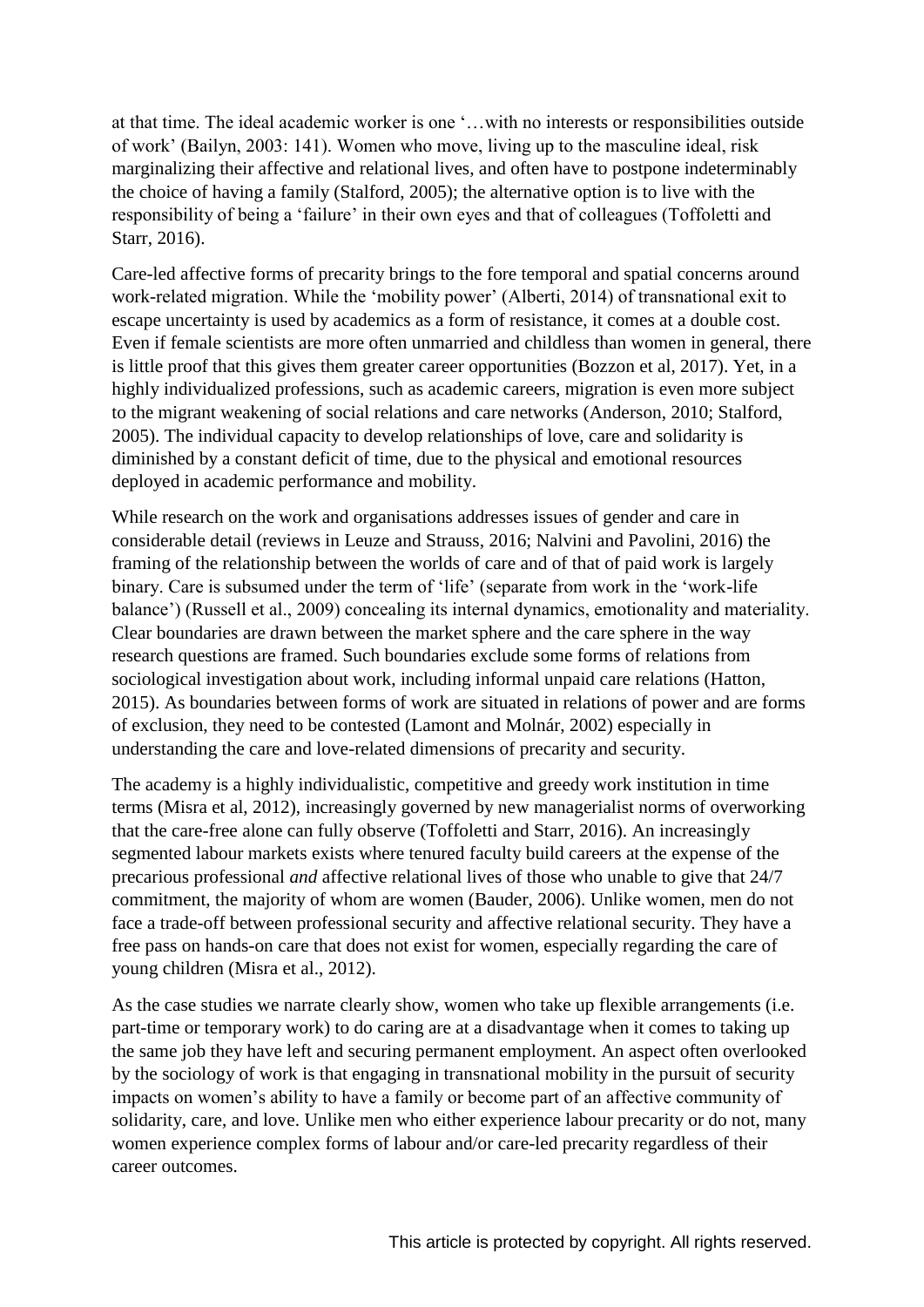# **Methodology**

The article is based on a research project involving 10 higher education institutions in Ireland chosen on a strategic sampling basis to represent the major sectors of higher education, namely universities and institutes of technology. A total of 102 semi-structured in-depth interviews were undertaken across the colleges, of which 59% were with women; all types of employees were sampled, senior management, professors/lecturers (with a balance across disciplines), researchers, IT/technicians, library staff, administrative staff, HR, and general service workers. Of the women interviewed, 43% (n=22) were employed as academics, compared with 23 men. Data was coded over a three-month period and analysed for key themes using NVivo software. Codes were cross-checked between the researchers who blind coded others' work for verification purposes. A number of major themes emerged from the analysis, including gender and care; power and autonomy; measurement and metrics; time pressures and the rise of new technologies; appreciation, recognition and emotions; and collegiality, community, and collective mobilisation at work.

Care and its relation to precarity, migration, commuting, and childcare was a major theme and concern especially prominent in our interviews with academic women; this theme did not arise spontaneously in a cademic men's narratives. From all women's narratives, two patterns emerged that represented two disparate positions for women within the polarized academic labour force, both leading to different forms of precarity not similarly faced by men. That is not to say that men did not do care work, however, they did not have the complex relationship with care than women had, not least as they are not as impelled by society to be primary carers (Hanlon, 2012). The dilemmas and sacrifices required by either track are often faced especially by early-career female academics pressurized to choose between family and career, under biological and social imperatives. As affective relations of love and care were dominant narrative in women's stories of their working lives, we have focused this paper on their preoccupations. And while the narratives of our informants are context-embedded within the Anglo-Saxon academy, similar processes have been observed in other countries in Europe (Bozzon et al., 2017; Steinþórsdóttir et al., 2018) and beyond (Bosanquet, et al., 2016).

To present these topics in their complex interrelation within individual stories, while protecting our informants' anonymity, we narrate the stories of six women, combined in pairs, as three prototypical 'cases'; each pair had quite similar stories to tell. These three ' cases' illustrate how labour market and care insecurities intersect in a highly gendered way. Two of the authors of the paper did all these six interviews. We both took field-notes that allowed detailed reporting back to the team of the communication with individual women, the setting of the interview and the emotions expressed during it that would not always be visible in a transcript. The similarities between certain stories were striking. While we have kept the core of these similar stories, key identifiers such as nationality (Irish/non-Irish), age group, and types of institutions, we have changed characteristics that would identify individuals. We used the method of semi-fictionalized organizational ethnography: "restructuring events occurring within one or more ethnographic investigations into a single narrative" (Humphreys and Watson 2009: 44). This method allows to protect individuals in particularly vulnerable positions (Ellen 1984), especially in contexts where 'blanket anonymisation' methods can be compromised by the limited number of organizations matching the case description and where readers might try to guess the identity of particular research subjects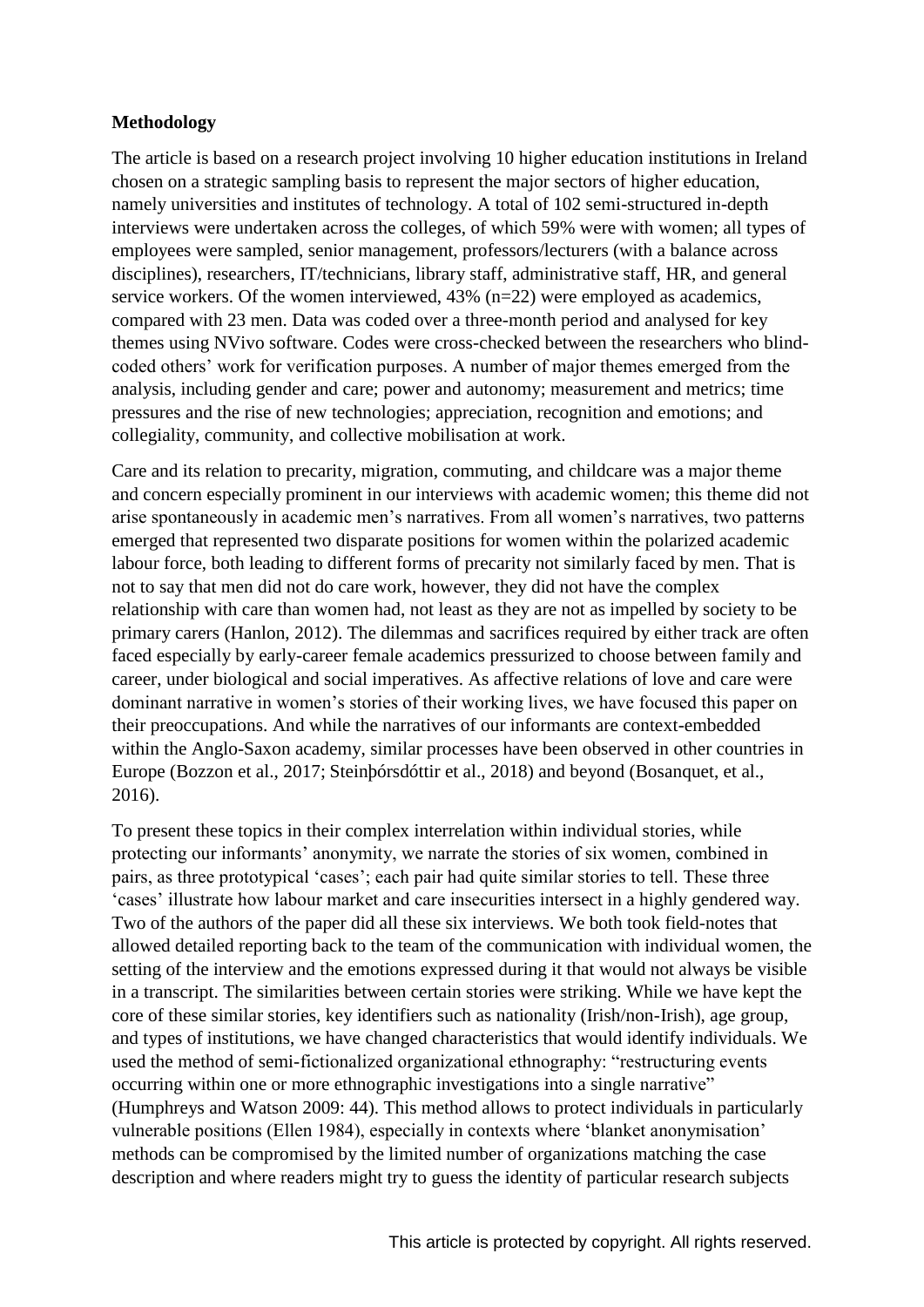(Humphreys and Watson 2009: 47). The rich ethnographic narration also allows us to reveal details of scene-setting, dialogue, and emotional responses by the interviewer and the interviewees (Rose 1990: 55).

# **Labour and affective precarity: three ethnographic studies**

# *Case 1: Róisín: the jam-winner*

The interview with Róisín – a part-time coordinator and occasional lecturer at a department of social sciences in a large Irish university – took place in a tiny seminar room in a back corridor of an old university building. Afraid that someone would see us talking, she locked the door behind "just in case". She told us anticipating the interview made her "think again" in a mixture of fear and anger. During the interview Róisín's eyes would water, but she would shake off her tears. Róisín had her first child thirteen years ago just after she defended her PhD: "I was very career oriented, was just about to accept a post-doc in the USA. And then I met someone... I stayed and had my first and my second child in the matter of two years". At that point her priorities changed. She wanted to spend all the possible time with her family: "Coming back to a full-time academic position made little sense". At the university, however, student numbers were growing while the staff stayed stagnant and she was offered a part-time job as coordinator and some teaching hours:

I have been teaching across modules but never having one on my own. And I have been doing the job of a part-time department coordinator for almost twelve years, coming in two and a half days a week, but I never had a contract.

For a while the flexible arrangement worked for Róisín; she felt valued by her colleagues and the department head. However, five years into the job she had a moment of epiphany "I looked around and realized I had been so stupid – everyone around me was doing a quarter of my work for triple my pay. I decided to fight for my rights to get a permanent pensionable employment". Her decision coincided with the financial crisis and the public sector freeze in 2009: "A new rector came with his new methods of management. The head of department backed off: those who were looking for permanent arrangements were kindly asked to look for new jobs". Róisín was devastated. She contacted the trade union and HR, and senior management conceded before the case went to the Labour Court. Only her part-time contract as coordinator became permanent. She had more administrative work and ever less teaching. "And I love teaching so much, it has been my life, I have been doing it almost for free" Róisín frowned, then laughed through tears: "Don't tell anybody, but I love, love, love this university; it is mine, nobody realizes it is mine!... But it was my fault, I made myself far too available"

Róisín never depended on income from the university – her husband worked in the private sector and was earning enough for them to live comfortably:

He is the bread-winner, but I am the jam winner  $-$  it was crucial for me to take my children from school, drop them to piano and rugby lessons, a lovely routine. My husband sometimes left work on time to pick them up, he helped a lot. But weekends were sacred family time, I couldn't work.

However, Rosin told us she regretted at times having given up on her research career and put up with precarious teaching arrangements. She felt less valued than while doing a PhD: "And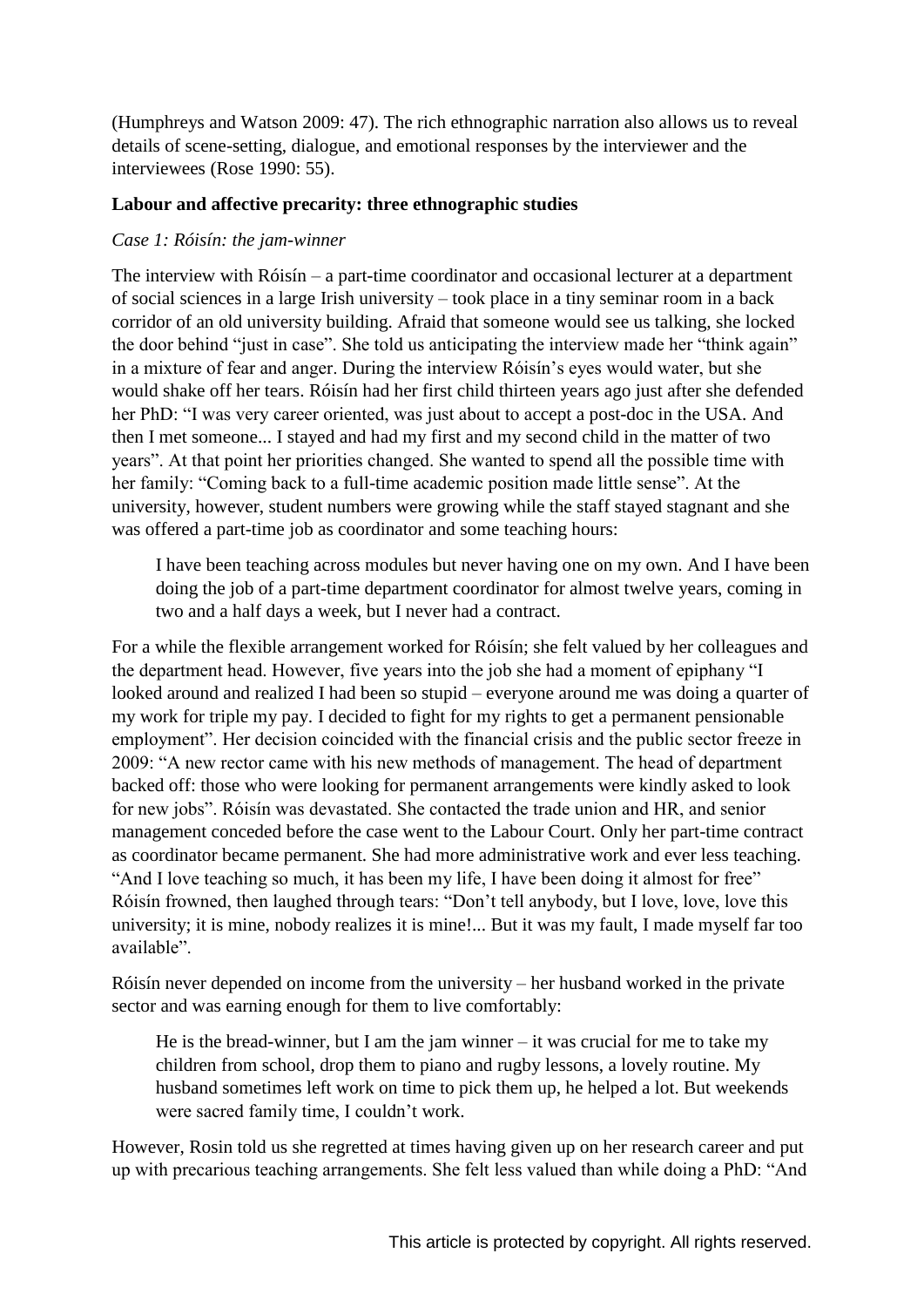regardless of how much one is self-contained and self-reliant, we're all subject to the feelings of how we're viewed by others. I often ask myself: 'Why am I doing this, again?'"

#### *Case 2: Sarah: the care-less overachiever?*

To arrange an interview with Sarah, a woman in her late forties, a professor in the life sciences, we received a number of replies from her in unconventional hours. During our interview, sitting in her ample bright office in a big city university and treating us to sweets bought at an airport *en route* to a conference, she apologized about rescheduling: she had meetings of the numerous committees she attended weekly.

After finishing her PhD at a UK Russell group university, Sarah held two fixed-term positions across Europe, got a lectureship in the UK, and quickly progressed to senior lectureship. In that position a colleague invited her to interview for a Professorship at an Irish university. Sarah's application was successful and she moved. She was soon to join senior management as a Vice-President, a position rarely occupied by a woman at Irish universities.

I was headhunted. If you look at the women who are professors in Irish universities, most were hired at that rank and from abroad. No promotions of women from within. And more has been asked of women in terms of the pastoral care and administrative work, things not valued by the university.

Speaking of her own work as a Vice-President she said it became "a full-time job, with practically no holiday ever, you're always on the ball". Her standard working week entailed endless meetings, "anywhere between two and five meetings a day, sometimes from nine to five, and at times – an evening awards ceremony or other official event sometimes scheduled over weekends". While taking up a leadership position was important, her academic career suffered: "You do your research evenings, at weekends, during vacations, if you take vacations at all. You sleep four hours a night, and you are no longer a student!"

Sarah felt that she was not giving a good example to junior colleagues who saw her overworked; and knew they needed to do the same to advance their careers. "I was overdoing it. When I stepped back as Vice-President I went to conferences in three different continents within a month, I just wanted to compensate". Sarah confessed she had given up on her hobbies, even cooking, "Lunch is a sandwich at the computer. Even away from the office I'm still on email and phone... And now you can read your emails on phone, it becomes an addiction... Frightening!" At this point of our conversation Sarah paused and said with intense emotion:

The feeling is that if you don't have children, you don't have a life. So it is common for single women to be asked to do more, more than single men. Sometimes I stand in for my colleagues who have a family. Fact is, I don't have a child to pick up from school, saying 'No!' would be mean. One could say 'Twenty years an academic, and it was always like this; that's why you didn't have a family'... But this isn't confession, it's an interview!

Despite her insistence on collegiality and community, Sarah did not feel at home in Ireland. "Before I felt I was at a place just for a period of time for study or teaching... By now, I feel I became a migrant. I would wake up at night thinking 'What am I doing here?'". She felt very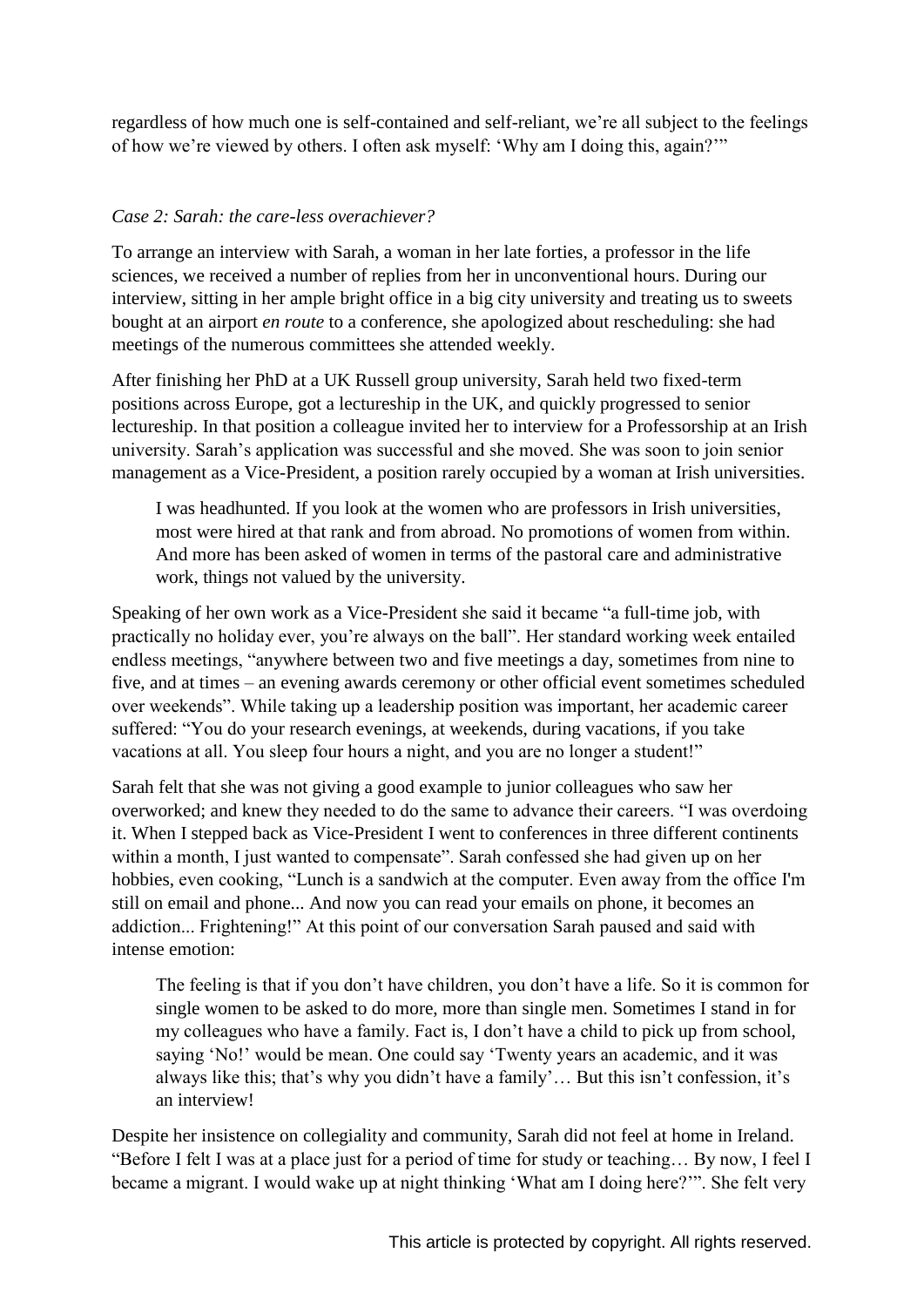isolated at her work: "I never got to discuss my research with any of my colleagues. I came in a managerial position, so I was 'the boss'". Still, as her position seemed "God-sent, and she felt she needed to be grateful to the institution for hiring her, a foreigner, and a woman in a male-dominated field. "Yet, this doesn't mean you are happy," she shrugged. Outside her job, the sense of isolation continued: "I got to know people, but it's hard for somebody coming from outside to establish a pool of friends, everybody's settled in their social networks. Maybe if you come younger... or if you marry in and inherit a family it's different."

Sarah made efforts to create a community around her at work, but this was difficult, especially with the crisis. For years she tried to establish a weekly social gathering at the department "... just to create some sense of community, so we don't feel miserable, overwhelmed, or panicking, more like home ..." Her attempts hit a rock: "In academia" socialising turned into 'networking'. With the cuts you can't organize dinners or take department members out with seminar speakers." She kept on trying: "When you spend most time at work, work is your life. If you don't have a family, you want work to be nice."

#### *Aoife: at the crossroad*

Our interview with Aoife was held at a quiet lobby of a hotel a few bus stops away from the university where she worked as a lecturer, replacing a permanent faculty member on maternity leave. She had an office, but was anxious not to have her colleagues see her being interviewed. Aoife defended her PhD in Languages from a Dublin university. Her partner – an architect – worked for a company in Dublin. The department where she finished her PhD had no position for her, but she continued doing hourly-paid tutorials. "One month it would have been ... eight lectures, twelve tutorials and fifty essays, paid according to the hourly rate for lectures... Basically it was a zero-hour contract..."

The replacement position, advertised as "visiting lecturer" came at Assistant Lecturer rate, a position that does not require PhD qualification. For Aoife "It was a job... I was starting to panic: summer, I had nothing, this would get me through to spring." Suddenly, Aoife's teaching load was bigger than that of most other lecturers:

Most colleagues teach three modules per year, but after I accepted the position they asked me to teach four... But, you can't refuse... it's an opportunity, you can put on your CV. You don't build good relations with other colleagues by saying 'I only do what I'm paid for'?

Aoife was used to doing extra work. During her PhD, she did administrative and teaching work. She ran a tutorial programme, managing seventy classes per week, recruiting and training the tutors, timetabling and budgeting. "I hoped it would pay back to get a permanent position."

The assistant lecturing post was on the other side of the island, so Aoife commuted. She would go to the university on Tuesday morning and come back Thursday night, staying two nights a week with a relative. The commute took its toll on her health and relationship. "I am exhausted. I read on the bus but there's only so much you can do when you're travelling. I had a cold from November until Easter, on and off, because of the stress and travel". Work-wise she felt guilty: "I should be working more efficiently, I should be doing this or that better..." As she had to work from home on her lectures and unfinished articles, spending quality time with her partner when she was neither tired, sick, or busy was a challenge. A day with him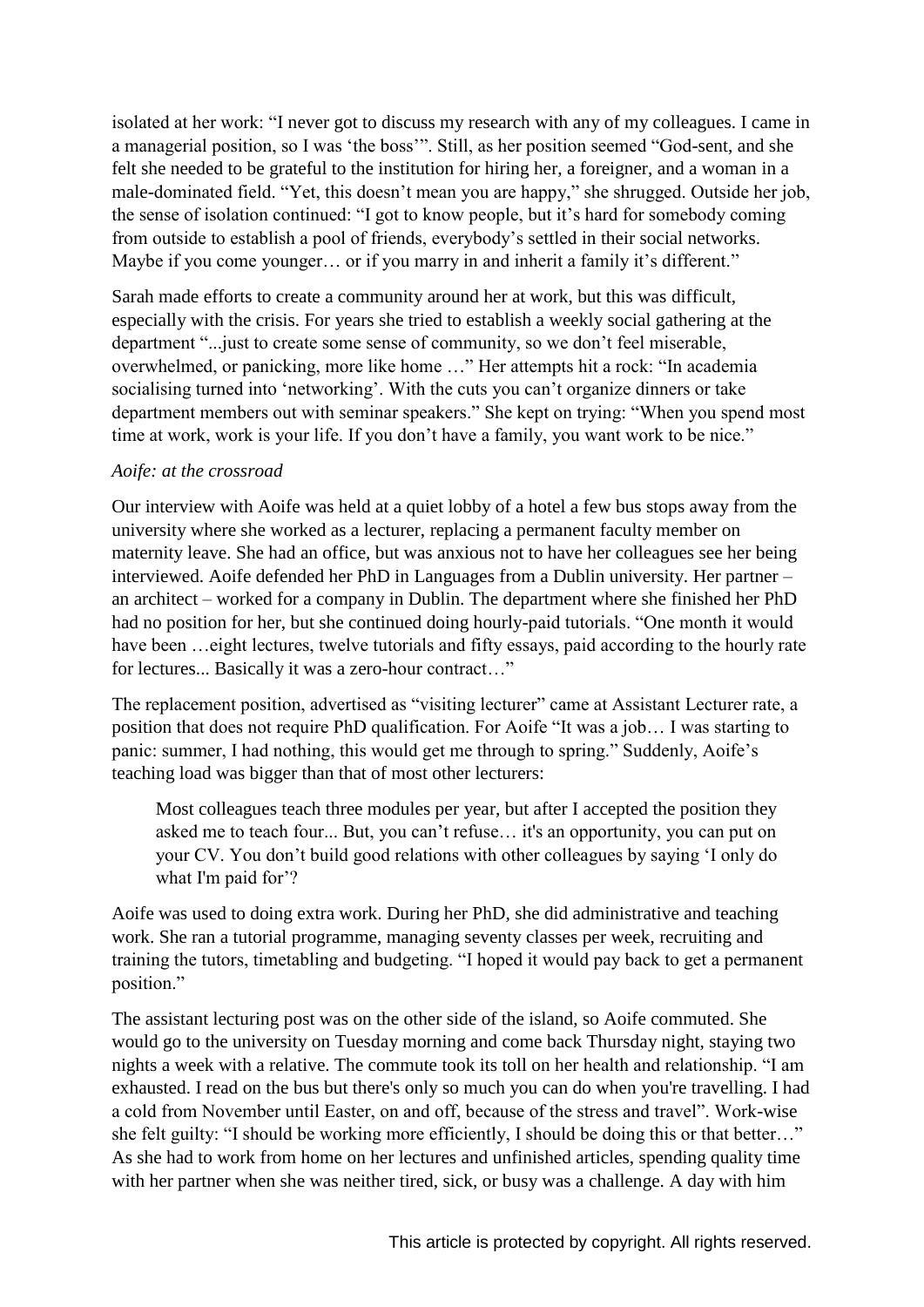meant less time to prepare teaching and publications. There was no question of her partner commuting "He is in a normal job. It doesn't make sense to follow me, what I have is so short term, so insecure." Still, she felt like she was "sacrificing time with people that you love. It's not sustainable to keep working all the time forever. You have your family and all that". The question of the family brought tears to her eyes:

I don't have children. I'm thirty-five now. We would like to have kids, but we both feel that we shouldn't have children until I have some security. It's not even the money. It's the time, the moving around. I couldn't leave a baby and live in another city or country... Colleagues of mine were asked at interview boards if they planned to have children... [They] stopped wearing their wedding rings.

Aoife also worried if she could have a child if she got another replacement or short-term contract or moved sector. "There are jobs where it's risky to have a child in the first six or twelve months". She previously applied for jobs in England but commuting was hard even within Ireland, "It wouldn't have been a life. My partner says that if I got something like a well-paid permanent job in England, we'd both go, but I'm cautious ... before we really have to make the choice. He has never really wanted to leave Ireland... nor have I".

#### **Discussion and Conclusion**

While the cases of Sarah and Róisín show two rather distinct career tracks, Aoife's case is that of a woman who is pressed to make a choice between two equally unappealing alternatives. What all three cases show is how care and gender interface with the precarity and security. Having chosen to prioritise the care life of their children and living by the gendered moral imperative to be a primary carer (Glenn, 2010; O'Brien, 2007), women in Róisín's position must sideline their professional development. Consignment to casual employment results in a loss of pay and long-term pension insecurity. Such women experienced what Theresa O'Keefe and Aline Courtois (2019) have called 'second class citizenship' in academia, undertaking teaching or administrative-only contract labour that never bring professional recognition and renders them invisible to their professional field. In the case of Sarah, and women in her position, the situation has been the reverse. Having put in extra hours of work, travel and self-promotion, such women stay out of familial arrangements, and their work becomes their principal source of identity and recognition. However, in the affective domain, women like Sarah experience affective precarity; they have little or no personal or family life they can call their own. Sarah exemplifies the position of single women migrating to foreign countries with no time to develop friendships and personal relationships outside of work. Sarah's story reveals ways in which the talk of lifework balance is meaningless when a 24/7 hyper-mobile academic work culture prevails.

The education restructuring following OECD (2004), government initiatives and post-crisis austerity in Ireland (2011), and the expansion of research funding through Irish (HEA, 2016; Locke, 2014) and EU funding programs (through Marie Curie, ERC or the European Commission) has created a large market of mostly temporary, precarious workers doing research or replacing permanent staff on leave. While research-funded contracts actively promote geographic mobility, they are project-led and confined to a limited time frame of up to a few years. Most research programmes do not create permanent posts in Ireland (Loxley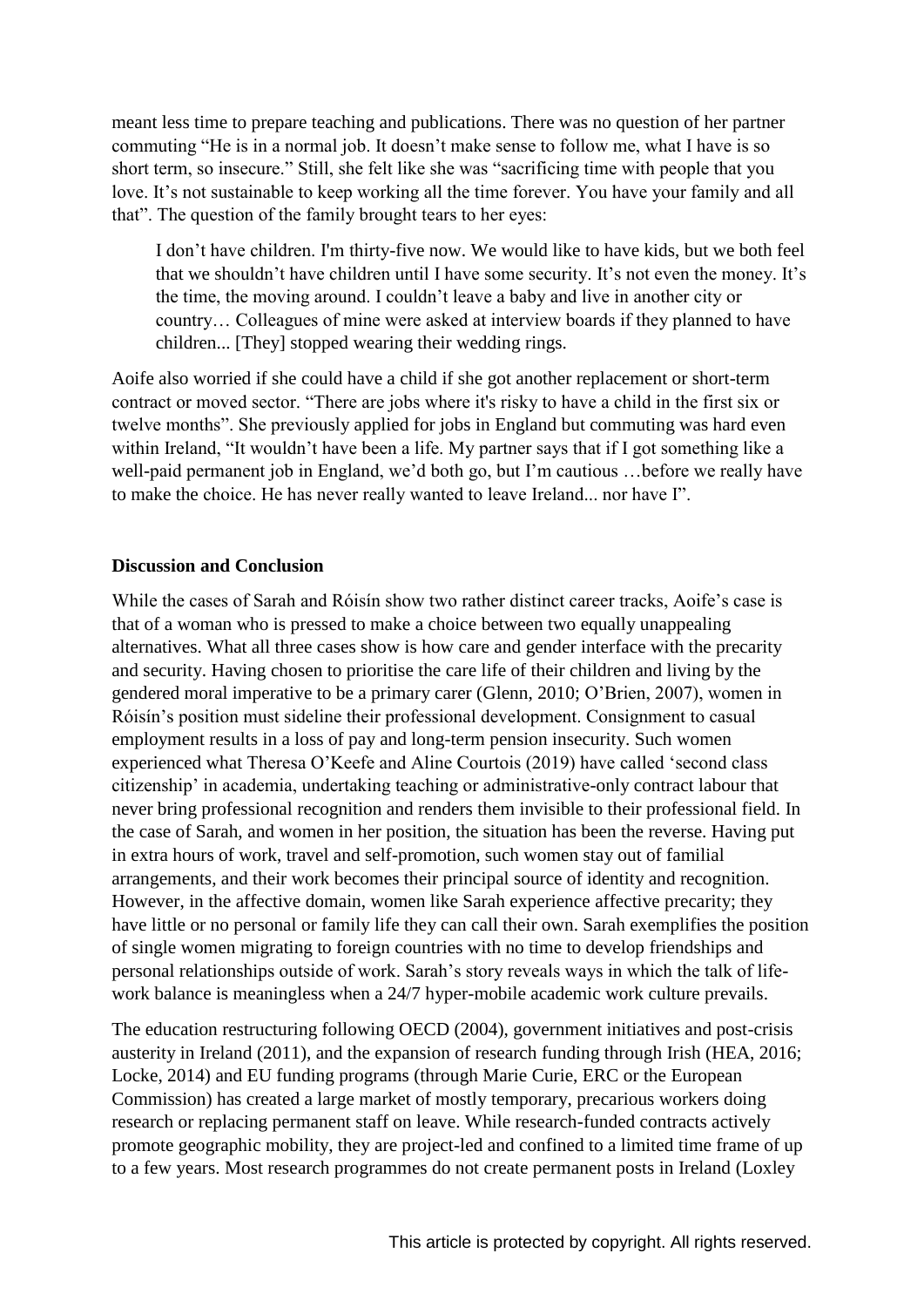et al., 2016) or elsewhere (Ackers and Gill, 2005: Bauder, 2006). The production of PhD graduates<sup>2</sup> and proliferation of post-doctoral positions, regardless of the long-termemployment opportunities inside or outside of academia raises serious ethical questions for universities.

Precarity is not just an economic issue, it is also a care issue. Accounting for care reveals the Janus face of labour precarity for women: it highlights the precarity of affective relations in a globalised world. The focus on women in leadership positions and promotion at workplaces eclipses the structural constraints on women who stay in permanent full-time employment. Focusing only on labour insecurity, without regard to caring and affective insecurities, conveys the message that women who have cracked the care-free, temporally elastic and globally mobile ideal suffer no forms of precarity. However, when in leadership positions, few female academics are able 'to have it all'. As noted above, almost twice as many tenured female professors in German universities have no children compared with men (Bomert and Leinfellner, 2017). The assumption that affective lives are easily left behind and reestablished in new places for the purpose of career success also ignores the emotional costs of migration. Our data shows that relational lives and employment lives are lived as one. It also shows that while mobility can be empowering (Alberti, 2014), it curtails caring and relational lives of those who go through it and can lead to certain affective precarity.

While men do also have precarity challenges, due to labour segmentation in academia, our data shows that the relational aspect of precarity is not a major male preoccupation in their work narratives. What is evident is that both contractual and affective precarity operate coterminously for women, each posing significant limitations to a sense of security.

While Acker's (1990) theory of gendered organizations holds true, and work places operate under different statutory and institutional arrangement that accommodate or modify these male-defined organizational norms, varying by cultural context (Leuze and Strauss, 2016; Nalvini and Pavolini, 2015), the care-free affective assumptions of gendered organisations need more investigation. The affective inequality experienced by women on the top of the academic hierarchy shows that contractual stability is not enough to fix the 24/7 culture of working that has become normalised in neoliberal academia (Lynch, 2010). Instead of speaking of work-life balance, a term that presumes boundaries between care work and paid employment, we solicit a more complex understanding of a lifeworld-work continuum, in which secure and stable work should be based on principles of collegiality, community, and care that have been eroded by the competitive culture, lack of contractual security, and recurrent mobility in the neoliberal academia (Ivancheva, 2015; Ivancheva and O'Flynn, 2016).

Accounting for issues of care within the discussion of precarity allows us to understand better the gendered and affective aspects of precarity in allegedly privileged workplaces such as academia.

<sup>&</sup>lt;sup>2</sup> Using data from the Canadian Association of University Teachers, Bauder (2006: 233)

reported that in the 2003-2004 academic year alone, 426 Ph.D. students were enrolled in Canadian geography programs, which compares to a total labour force of 531 full-time professors in that field in Canadian universities.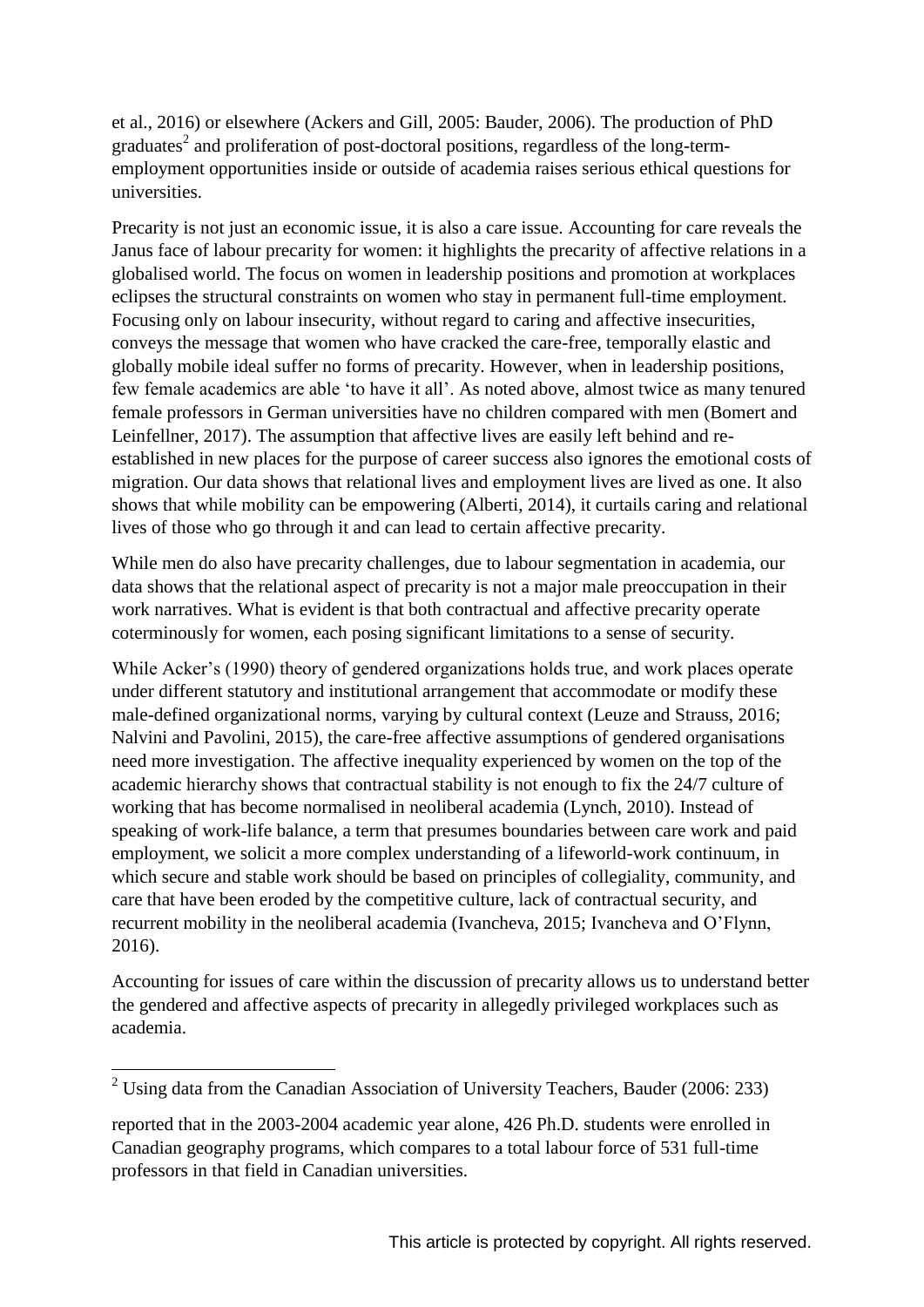#### **References**

Acker, J. (1990) Hierarchies, jobs, bodies: a theory of gendered organizations. *Gender & Society* 4(2):139–58 http://dx.doi.org/10.1177/089124390004002002

Ackers, L. & Gill, B. (2005) Attracting and retaining "early career" researchers in English higher education institutions. Innovation: *The European Journal of Social Science Research* 18(3):277–299. 10.1080/13511610500186649

Alberti, G.  $(2014)$  Mobility strategies, "mobility differentials" and "transnational exit": the experiences of precarious migrants in London's hospitality jobs. Work, Employment and *Society* 28(6):865–881. 10.1177/0950017014528403

Anderson, B. (2010) Migration, Immigration Controls and the Fashioning of Precarious *Workers. Work, Employment & Society* 24(2):300–317. 10.1177/0950017010362141

Bailyn, L (2003) Academic careers and gender equity: Lessons learned from MIT. *Gender, Work & Organization* 10(2):137-153. 10.1111/1468-0432.00008

Ball, S.J. (2012) Performativity, Commodification and Commitment: An I-Spy Guide to the Neoliberal University. British Journal of Educational Studies. 60(1):17-28 10.1080/00071005.2011.650940

Bauder, H. (2006) The Segmentation of Academic Labour: A Canadian Example, *ACME*, 4 (2): 227-238.

Bomert, C., & Leinfellner, S. (2017). 'Images, ideals and constraints in times of neoliberal transformations: Reproduction and profession as conflicting or complementary spheres in a ademia?' *European Educational Research Journal*, 16(2–3):106–122. 10.1177/1474904116682972

Bosanquet, A., Mailey, A., Matthews, K. E. & Lodge, J. M. (2017) Redefining 'early career' in academia: a collective narrative approach, *Higher Education Research & Development*, 36:(5): 890-902 10.1080/07294360.2016.1263934

Bozzon, R., Murgia, A., Poggio, B., & Rapetti, E. (2017) Work-life balance ,the early academic career stages. The case of precarious researchers in Italy, *European Educational Research Journal,* 16 (2-3):332-351 10.1177/1474904116669364

Bubeck, DE. (1995) *Care, Justice and Gender*. Oxford: Oxford University Press.

Butler, J., (2009) Performativity, Precarity, and Sexual Policies. *Revista de Antropologia Iberoamericana* 4(1):321–336.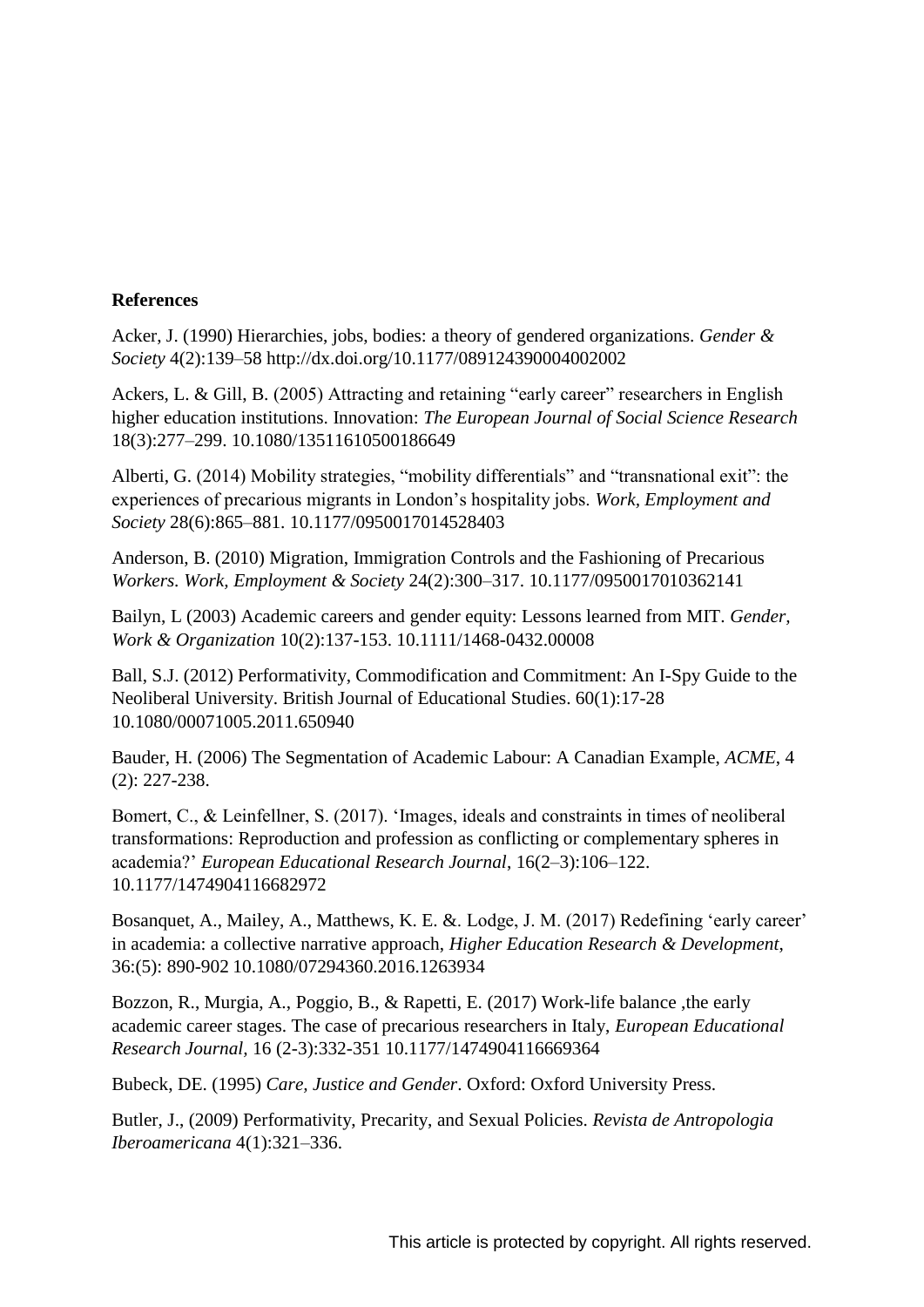Cantillon, S. and Lynch, K.  $(2017)$  'Affective Equality: love matters'. Hypatia: a journal of feminist philosophy, 32 (1):169-186

Cardozo, K.M. (2017) Academic Labor: Who Cares? *Critical Sociology* 43 (3): 405-428. 10.1177/0896920516641733

Clarke J, Gewritz S, & McLaughlin, E. (2000) *New Managerialism, New Welfare?* Sage, London.

Collins, N. (2007) NPM: A New Orthodoxy in N. Collins, T. Cradden and P. Butler (eds.), *Modernising Irish Government.* pp. 30-56. Dublin: Gill & Macmillan.

Connell, R.W. Messerschmidt, J. (2005) Hegemonic Masculinity: Rethinking the Concept *Gender & Society* 19 (6):829-859 10.1177/0891243205278639

Courtois, A, & O'Keefe, T. (2015) Precarity in the Ivory Cage: Neoliberalism and Casualisation of Work in the Irish Higher Education Sector, *Journal for Critical Education Policy Studies* 13 (1):43-66.

Cush, M. (2016) *Report to the Minister for Education and Skills on Fixed-time and Part-time Employment in Lecturing in Third-Level Education*. Dublin: Department of Education and Skills.

Deem, R. (2003) Gender, Organizational Cultures and the Practices of Manager-Academics in UK Universities, *Gender, Work and Organization* 10 (2):239-259 10.1111/1468-0432.t01- 1-00013

Department of Education and Skills (2011) *National Strategy for Higher Education to 2030*. Dublin: Government Publications Office.

Devine, D., Grummell, B. and Lynch, K. (2011) Crafting the elastic self? Gender and identities in senior management in Irish education. Gender, Work and Organization, 18 (6): 631-649 10.1111/j.1468-0432.2009.00513.x

EC/SHE European Commission, (2013) She Figures 2012. *Statistics and Indicators on Gender Equality in Science.* Brussels: DG Research & Innovation.

Ellen, R. (ed.) (1984) *Ethnographic research: a guide to general conduct*. London: Academic Press.

ESF (2009) Research Careers in Europe: Landscape and Horizons. European Science Foundation.

http://www.esf.org/fileadmin/links/CEO/ResearchCareers\_60p%20A4\_13Jan.pdf Accessed 6 June 2018

Federici, S. (2012) *Revolution at point zero: Housework, reproduction, and feminist struggle.* Oakland, Calif: PM.

Folbre, N. (1994) *Who pays for the kids? Gender and the structures of constraint, Economics as social theory*. Routledge: New York.

——— (2001) *The Invisible Heart: economics and family values*. New Press, New York.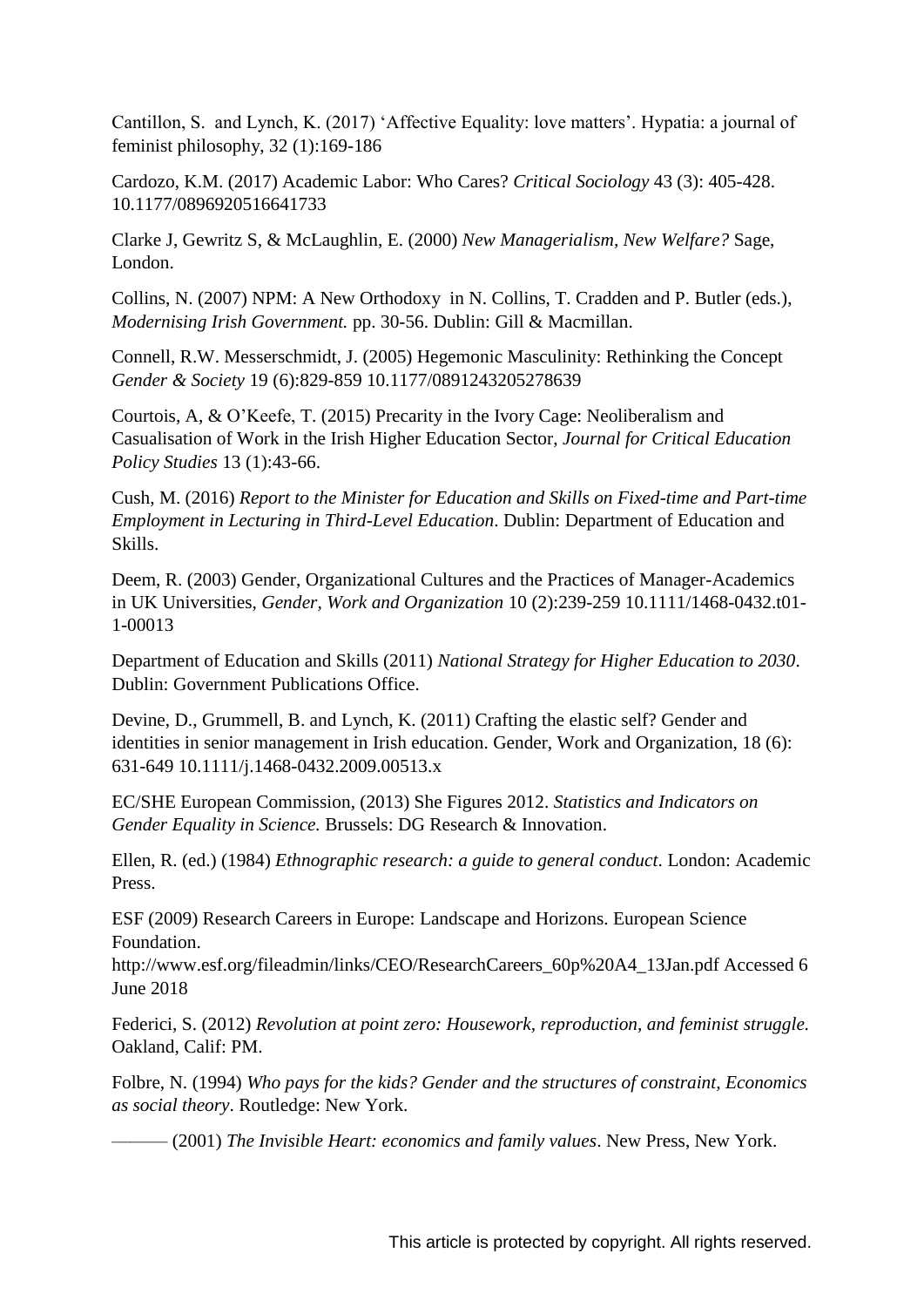Fraser, N. (2016) Contradictions of Capital and Care, *New Left Review*. 100, July/August: 99- 117.

Friedman, M. (2002) *Capitalism and Freedom*. Chicago: University of Chicago Press.

Fritsch, N-S. (2015) At the leading edge – does gender still matter? A qualitative study of prevailing obstacles and successful coping strategies in academia. *Current Sociology* 63(4):547–565. 10.1177/0011392115576527

Gill, R. (2009) Breaking the Silence: The Hidden Injuries of Neo-Liberal Academia'. In Flood R, Gill R (eds.) *Secrecy and Silence in the Research Process: Feminist Reflections*, pp. 228–44. London: Routledge.

Hanlon, N. (2012) *Masculinities, Care and Equality: Identity and Nurture in Men's Lives*. Basingstoke: Palgrave Macmillan.

Hatton, E. (2015) Work beyond the bounds: a boundary analysis of the fragmentation of work', *Work, Employment and Society*. 29 (6):1007-1018 10.1177/0950017014568141

Hazelkorn, E. (2017). *Global rankings and the geopolitics of higher education: Understanding the influence and impact of rankings on higher education, policy and society*. London: Routledge.

HEA (Higher Education Authority) (2016) *Report of the Expert Group: HEA National Review of Gender Equality in Irish Higher Education Institutions*. Dublin: HEA.

\_\_\_\_\_\_\_\_\_\_\_\_\_\_\_ (2018) *Higher Education Institutional Staff Profiles by Gender*. Dublin: HEA.

Glenn, E.N. (2010) *Forced to Care.* Cambridge MA: Harvard University Press.

Grummell, B., Devine, D. & Lynch, K. (2009) 'The Careless Manager: Gender, Care and New Managerialism in Higher Education'. Gender and Education, 21 (2): 191-208. 10.1080/09540250802392273

Herschberg, C, Benschop, Y, & Brink, M van den (2018) 'Precarious postdocs: A comparative study on recruitment and selection of early-career researchers', *Scandinavian Journal of Management*, 34(4): 303-310. 10.1016/j.scaman.2018.10.001

Harvey, D. (2005) *A Brief History of Neoliberalism.* Oxford: Oxford University Press.

Honan JP., & Teferra, D. (2011) 'The US academic profession: Key policy challenges' The *International Journal of Higher Education and Educational Planning* 41(1–2):183–203. 10.1023/A:1026735317457

Humphreys M, & Watson, T. (2009) Ethnographic practices: from 'writing-up ethnographic research' to 'writing ethnography'. In Ybema S, Yanow D, and Wels H (eds.), *Organizational ethnography: Studying the complexities of everyday life* pp. 40-55. London: SAGE

IFTU, Irish Federation of University Teachers 2015 Precarious employment widespread in Higher Education, says, IFUT http://www.ifut.ie/content/precarious-employmentwidespreadhigher-education-says-ifut Accessed 2 June 2018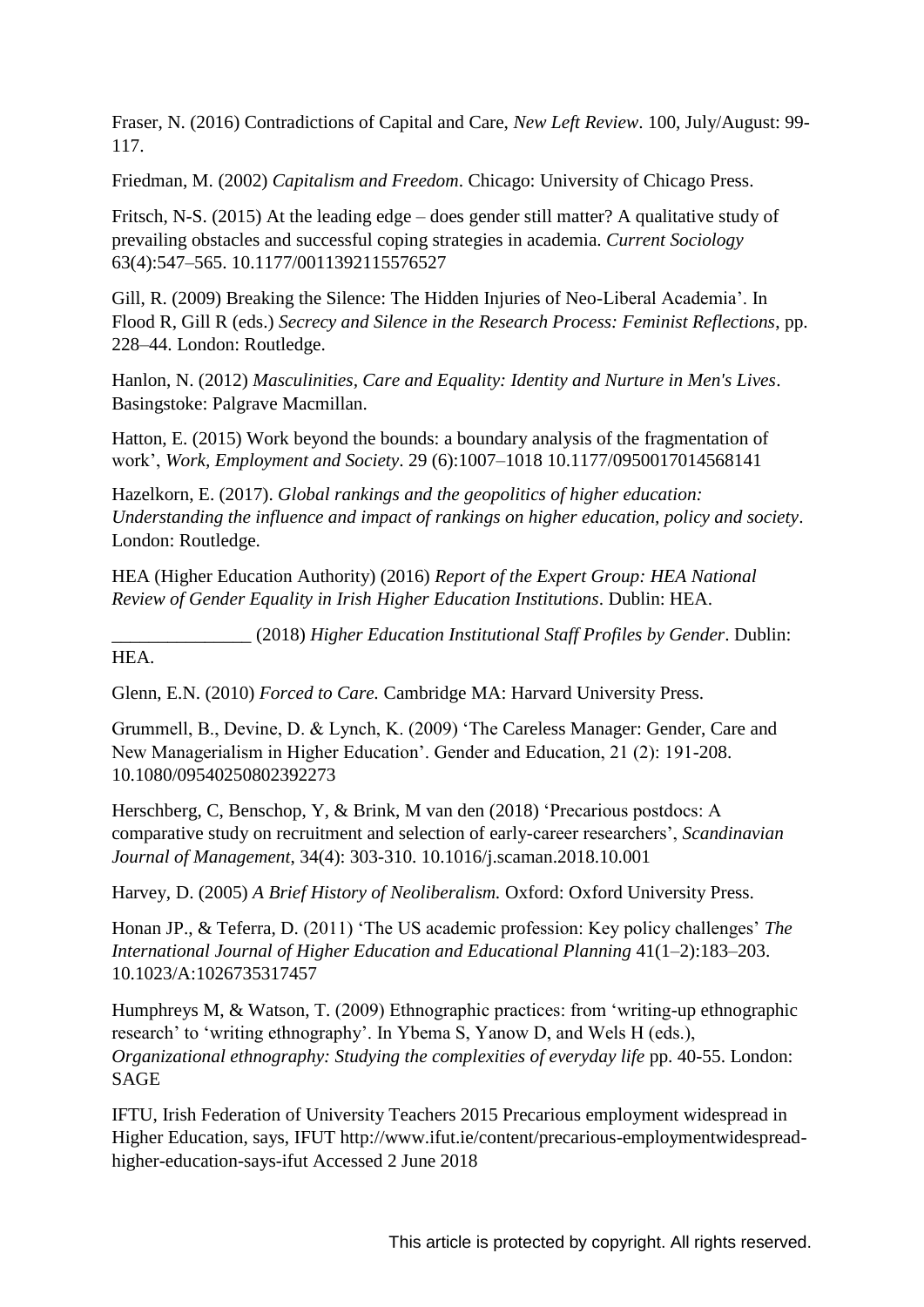Ivancheva, M. (2015) The age of precarity and the new challenges to the academic profession, in STUDIA EUROPAEA, LX (1): 39-47

Ivan cheva, M. and O'Flynn M. (2016) 'Between Career Progression and Career Stagnation: Casualisation, Tenure, and the Contract of Indefinite Duration in Ireland' In: S. Gupta, J.Habjan, H.Tutek (eds). Academic Labour, Unemployment and Global Higher Education Neoliberal Policies of Funding and Management. London: Palgrave McMillan., 167-184

Kalleberg, AL. (2009) Precarious Work, Insecure Workers: Employment Relations in Transition. *American Sociological Review* 74(1):1–22. 10.1177/000312240907400101

——— (2013) Good jobs, bad jobs: the rise of polarized and precarious employment systems in the United States, 1970s to 2000s, Russel Sage Foundation, New York, NY.

Kaplan K (2010) The changing face of tenure. In. Nature http://www.nature.com/naturejobs/science/articles/10.1038/nj7320-123a#bx1

Lamont M, & Molnár V. (2002) The study of boundaries in the Social Sciences. Annual Review of Sociology 28(1):167–95. 10.1146/annurev.soc.28.110601.141107

Leuze, K. & Strauss, S. (2016) Why do occupations dominated by women pay less? How 'female-typical' work tasks and working time arrangements affect the gender wage gap among higher education graduates. *Work, Employment and Society*. 30(5):802–820 10.1177/0950017015624402

Leyva, R. (2018) Towards a cognitive-sociological theory of subjectivity and habitus formation in neoliberal societies, *European Journal of Social Theory*. 10.1177%2F1368431017752909

Lörz, M., & Mühleck, K. (2018). Gender differences in higher education from a life course perspective: transitions and social inequality between enrolment and first post-doc position. *Higher Education.* 10.1007/s10734-018-0273-y

Locke, W. (2014) *Shifting academic careers: implications for enhancing professionalism in teaching and supporting learning*, Higher Education Academy https://www.heacademy.ac.uk/sites/default/files/resources/shifting\_academic\_careers\_fin al.pdf Accessed 5 June 2018

Loxley, A, Seery, A, & Walsh, J .(2016) *Knowledge Workers of the World Unite? Work Practices and Career Aspirations among Postdoctoral Researchers in Irish Universities*. Paper presented at the Inequality in Irish Higher Education, UCD, December 6th Dublin.

——— (2014) Measures and Metrics and Academic Labour, in Loxley, A, Seery A, and J Walsh (eds.) *Higher Education in Irelan*d pp. 123-145. London: Palgrave McMillan

Lynch, K. (2014) 'New Managerialism, Neoliberalism and Ranking'. Ethics in Science and Environmental Politics, 13 (2): 1-13. 10.3354/esep00137

 $-(2010)$  Carelessness: a hidden doxa of higher education. Arts & Humanities in Higher Education, 9 (1): 54-67. 10.1177/1474022209350104

—— (2006) 'Neoliberalism and Marketisation: the implications for higher education'. European Educational Research Journal. 5 (1): 1-17. 10.2304/eerj.2006.5.1.1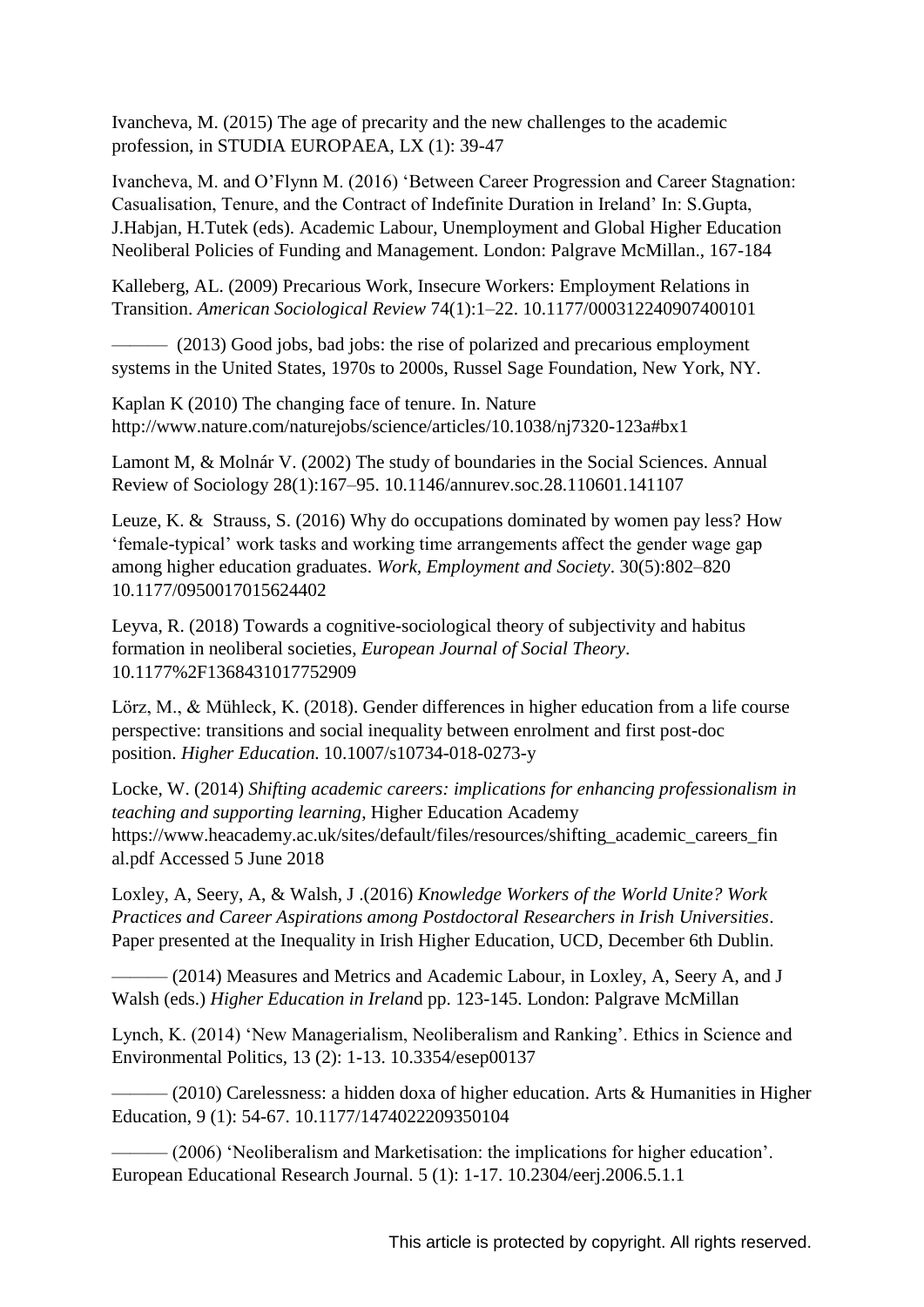Lynch, K. and Grummell, B. (2018) 'New Managerialism as the Organisational form of Neoliberalism.' In F. Sowa, R. Staples and S. Zapfel (Eds.) The Transformation of Work in Welfare State Organizations: New Public Management and the Institutional Diffusion of Ideas. London and New York: Routledge: 201-222.

Lynch, K., Grummell, B. and Devine, D. (2012) New Managerialism in Education: Commercialization Carelessness and Gender. Basingstoke: Palgrave Macmillan.

Lynch, K. and Ivancheva, M. (2015) 'Academic Freedom and the Commercialisation of the Universities: a critical ethical analysis', Ethics in Science and Environmental Politics, 15 (1): 71-85. 10.3354/esep00160

Lynch, K., Baker, J. and Lyons, M. (2009) Affective Equality: Love, Care and Injustice. Basingstoke: Palgrave Macmillan.

Lynch, K and Lyons, M. (2008) The Gendered Order of Caring. in U.Barry (ed.) Where are We Now: new feminist perspectives on women in contemporary Ireland. Dublin: New Ireland Press: 163-183.

Marginson, S. & Considine, M. (2000) *The Enterprise University: Power, governance and reinvention in Australia.* Cambridge University Press

McDowell, L (2013) *Working lives: gender, migration and employment in Britain, 1945- 2007.* Wiley-Blackwell, Chichester.

——— (2004) Work, workfare, work/life balance and an ethic of care. *Progress in Human Geography* 28(2):145–163. 10.1191/0309132504ph478oa

Misra, J., Hickes Lundquist, J, & Templer, A. (2012) Gender, Work Time, and Care Responsibilities Among Faculty', *Sociological Forum* 27 (2):300-323.

Morley, L (2013) Women and higher education leadership: absences and aspirations. Stimulus Paper. Leadership Foundation for Higher Education. [https://www.lfhe.ac.uk/en/research-resources/research-hub/2013-research/women-andhigher](https://www.lfhe.ac.uk/en/research-resources/research-hub/2013-research/women-andhigher-education-leadership-absences-and-aspirations.cfm%20Accessed%202%20June%202018)[education-leadership-absences-and-aspirations.cfm Accessed 2 June 2018](https://www.lfhe.ac.uk/en/research-resources/research-hub/2013-research/women-andhigher-education-leadership-absences-and-aspirations.cfm%20Accessed%202%20June%202018) 

Murphy, M. P. and Dukelow, F. (Eds.) *The Irish Welfare state in the 21st Century: Challenges and Changes*. Basingstoke: Palgrave.

Nalvini, M, Pavolini, E (2016) Female employment and elderly care: the role of care policies and culture in 21 European countries *Work, Employment and Society* 30(4):607–630 10.1177/0950017015625602

Neilson, B. & Rossiter, N. (2008) Precarity as a Political Concept, Or, Fordism as Exception. *Theory, Culture & Society* 25(7-8):51–72. 10.1177/0263276408097796

OECD (2004) R*eview of Higher Education in Ireland.* Paris: OECD.

Oksala, J. (2016) Affective Labor and Feminist Politics. *Signs* 41 (2): 281-303.

Ozkazanc-Pan, B., & Clark Muntean, S. (2018). Networking towards (in)equality: Women entrepreneurs in technology. *Gender, Work & Organization*, 25(4):379–400. https://doi.org/10.1111/gwao.12225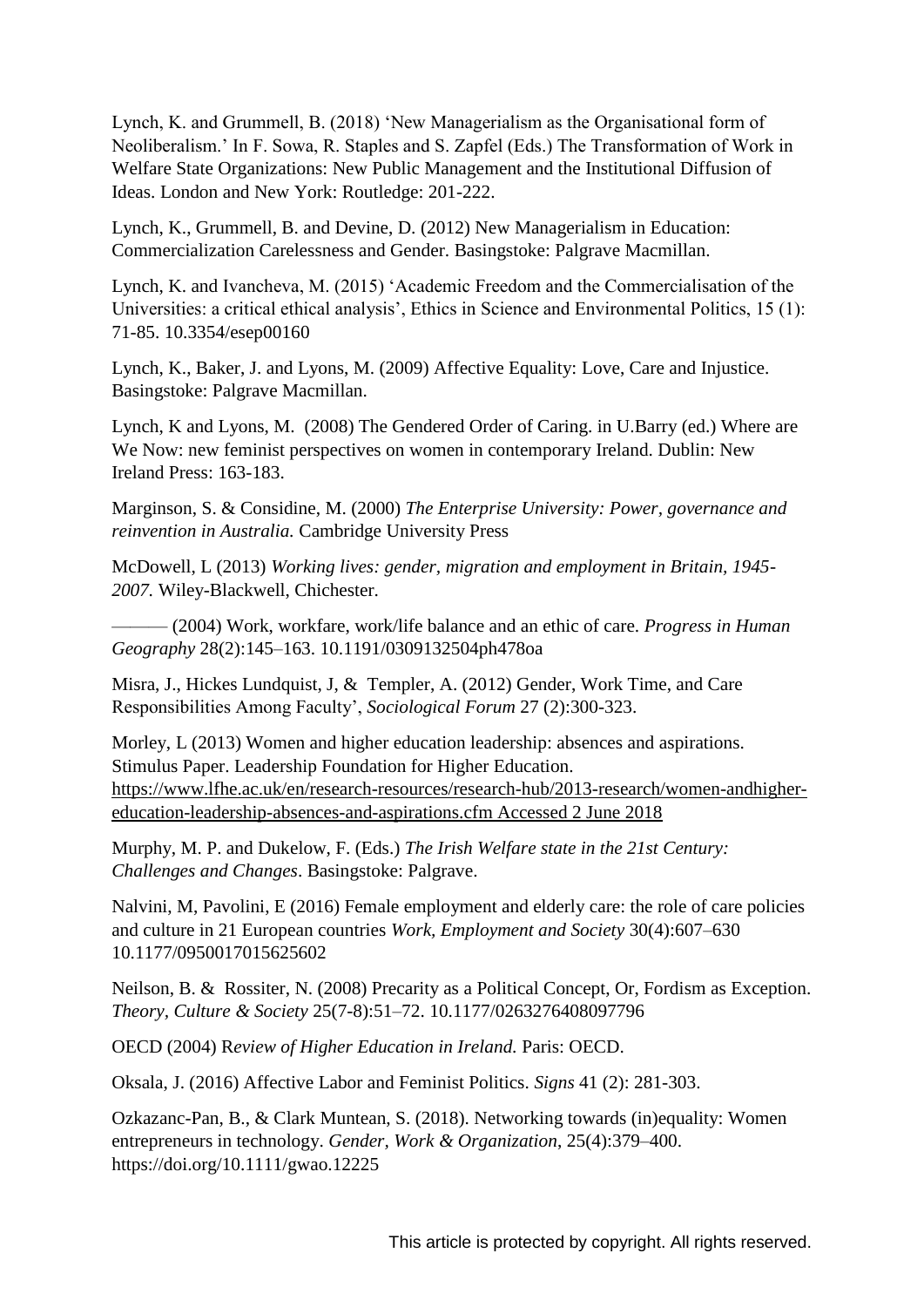O'Brien, M. (2007) Mothers' emotional care work in education and its moral imperative, *Gender and Education* 19 (2):159-177 10.1080/09540250601165938

 $O'$ Connor, P (2014) Management and gender in higher education, Irish society. Manchester University Press, Manchester.

O'Connor, P., O'Hagan, C., & Brannen, J. (2015) Exploration of masculinities in academic organisations: A tentative typology using career and relationship commitment. *Current Sociology* 63(4):528–546 10.1177/0011392115574859

O'Hagan, C. (2018) Broadening the Intersectional Path: Revealing Organizational Practices through 'Working Mothers' Narratives about Time', *Gender Work and Organization* 25(5): 443-458.

O'Keefe, T., & Courtois, A. (2019). 'Not one of the family': Gender and precarious work in the neoliberal university. Gender, Work & Organization. https://doi.org/10.1111/gwao.12346

Prosser, T. (2016). 'Dualization or liberalization? Investigating precarious work in eight European ountries' *Work, Employment and Society*, 30(6):949–965. 10.1177/0950017015609036

Powell, S., Ah-King, M., & Hussénius, A. (2018). 'Are we to become a gender university?' Facets of resistance to a gender equality project. *Gender, Work & Organization*, 25(2):127– 143. https://doi.org/10.1111/gwao.12204

Raddon, A. (2002) Mothers in the Academy: Positioned and positioning within discourses of the "successful academic" and the "good mother." Studies in Higher Education 27(4):387– 403. 10.1080/0307507022000011516

Rose, D. (1990) *Living the Ethnographic Life*. Newbury Park, CA: Sage.

Russell, S., O'Connell, PJ., and McGinnity, F. (2009) 'The Impact of Flexible Working Arrangements on Work–life Conflict and Work Pressure in Ireland' *Gender, Work & Organization,* 6(1):73–97. 10.1111/j.1468-0432.2008.00431.x

Slaughter, S. and Leslie, L. (1997). *Academic Capitalism: Politics, Policies, and the Entrepreneurial University.* Baltimore: Johns Hopkins University Press.

Smithson, J, Lewis, S, Cooper, C, and Dyer, J. (2004) "Flexible Working and the Gender Pay Gap in the Accountancy Profession." Work, Employment and Society, 18(1):115-135. 10.1177/0950017004040765

Sowa, F., Staples, R. & Zapfel, S. (Eds.) *The Transformation of Work in Welfare State Organization*s*: New Public Management and the Institutional Diffusion of Ideas*. London and New York: Routledge.

Stalford, H. (2005) Parenting, care and mobility in the EU: Issues facing migrant scientists. Innovation: *The European Journal of Social Science Research* 18(3):361–380. 10.1080/13511610500186805

Standing, G. (2011) *The Precariat: The New Dangerous Class*. London, UK; New York, NY: Bloomsbury. UCU (2015) Making ends meet: The human cost of casualisation in postsecondary education.